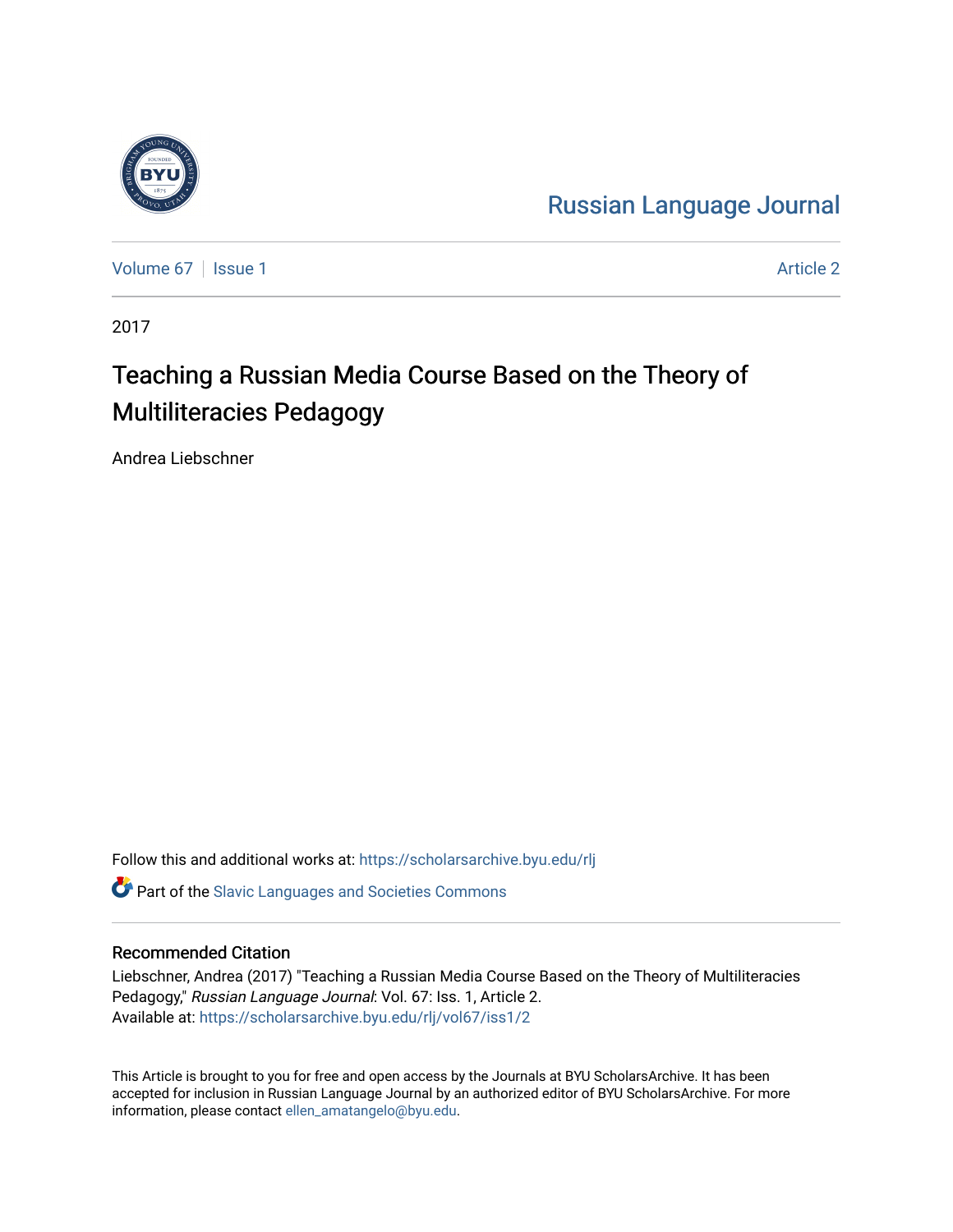# **Teaching a Russian Media Course Based on the Theory of Multiliteracies Pedagogy**

#### **ANDREA LIEBSCHNER**

### **1. Introduction**

This paper is intended to provide a pedagogical framework for specific choices that instructors can make about tasks and their relationship to course goals for teaching a Russian media course to non-native speakers of Russian. The course materials involve work with literary texts, television, and the Internet. This paper first considers the New London Group's (1996) theory of multiliteracies to build a fitting pedagogical framework for working with different types of media and communication channels in a Russian media course outside of Russia. The paper then provides an overview of existing courses about Russian media. Finally, it analyzes in detail the course content and presents the assessment of an existing Russian media course taught at a British university that applies the theory of multiliteracies.

# **2. A Pedagogical Framework for a Russian Media Course, Based on the Pedagogy of Multiliteracies**

This section of the paper uses the theory of multiliteracies to build a fitting pedagogical framework and syllabus for a Russian media course outside of Russia. According to Herring (2011), there are "changing trends in, and new uses of, web technology and web design, especially involving participatory information sharing." People communicate differently due to new technologies and cultural diversity in the world. In 1996, research by the New London Group, which consisted of ten academics in New London, New Hampshire, in the United States, introduced the term MULTILITERACIES. The New London Group developed a new literacy pedagogy, a PEDAGOGY OF MULTILITERACIES, which focuses not only on reading, analyzing, and understanding standard printed texts, but also on decoding and applying new technologies. This new literacy pedagogy reacts to the new learning needs of students and teaches them to use and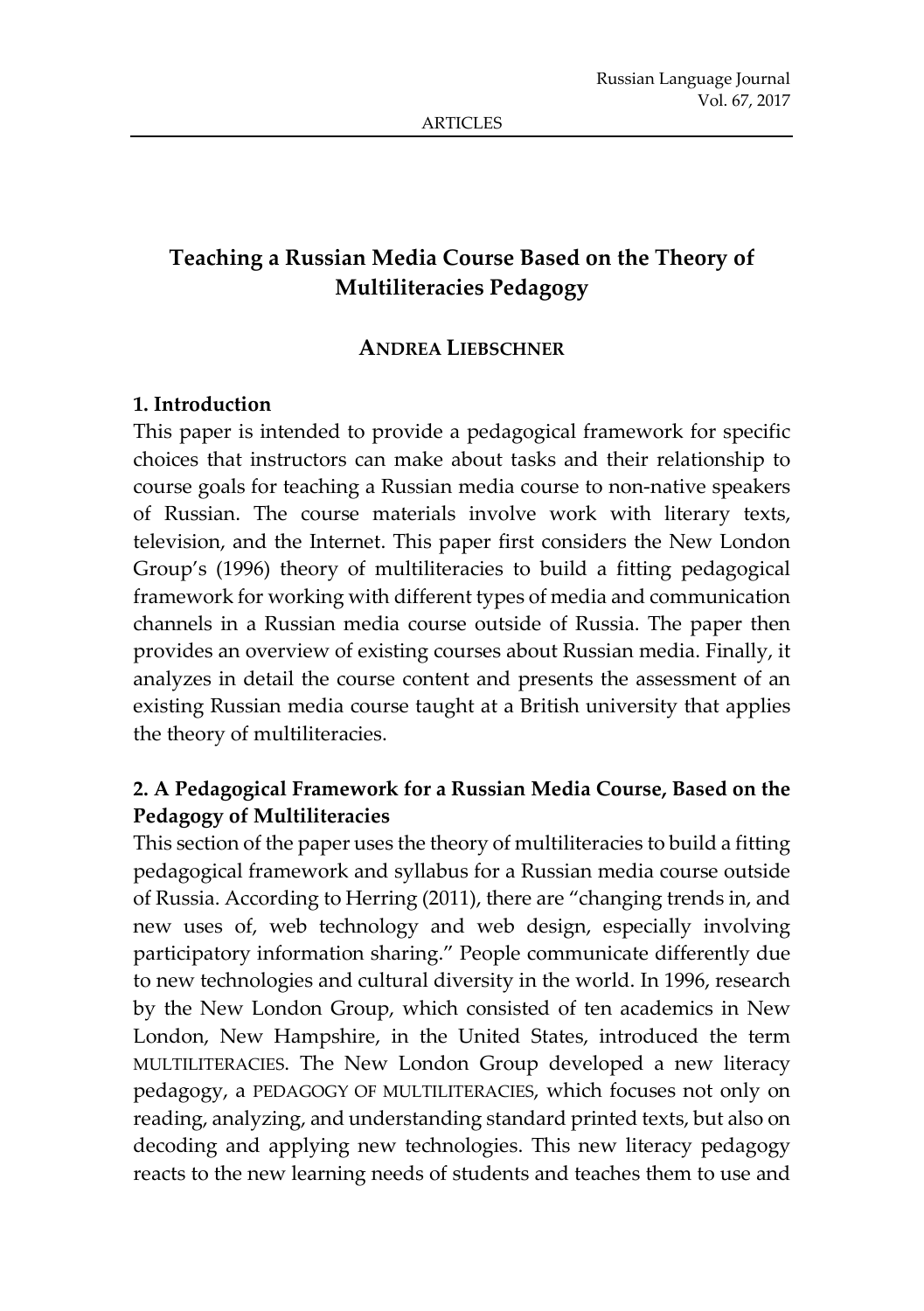understand new media technologies for communicating in the culturally diverse world. The aim of the New London Group was to "help students to participate fully in our dynamic, technological and culturally diverse societies" (Mills 2009, 103). According to the New London Group, media include LINGUISTIC, AUDITORY, VISUAL, and GESTURAL MODES OF MEANING (Mills 2009); LINGUISTIC MODES include language; AUDITORY MODES may consist of music, voice-overs, and sound-effects; VISUAL MODES include, for example, screen formats, perspectives, images, layouts, and colors; and GESTURAL MODES can be represented by body language, gestures, feelings, and behavior (New London Group 2000). According to the New London Group (2000), these four modes are closely connected, but they differ in the following pedagogical moves, which are relevant for teaching situations: SITUATED PRACTICE, OVERT INSTRUCTION, CRITICAL FRAMING and TRANSFORMED PRACTICES. SITUATED PRACTICE is a method forlearners to experience authentic situations in the classroom, in which they are challenged to practically apply their knowledge. According to Doucette-Vanthuyne (2016, 32), "overt instruction is scaffolded learning by the teacher to foster critical understanding through directions and providing sources of information to the learners." For CRITICAL FRAMING, students are confronted with unknown information and need to relate it to their previous life experiences. According to Kalantzis and Cope (2000), CRITICAL FRAMING offers options to analyze various texts in their social and cultural context. With TRANSFORMED PRACTICE, students are involved in classroom activities, where they put their actions in relation to their own aims. During a Russian media course, the course materials (e.g., literary texts, television and the Internet) can be analyzed according to the LINGUISTIC, AUDITORY, VISUAL, AND GESTURAL MODES proposed by the New London Group (2000). Students need to learn about these *modes* in the media to decode and critically analyze their content in the classroom. Then they can also apply them in everyday use. In class, these modes can be trained with tasks for VOCABULARY DEVELOPMENT, READING AND ANALYZING, and LISTENING AND WATCHING ACTIVITIES in relation to the cultural and social context in Russia. If students are not native speakers, they need sufficient cultural, political, and social background information about Russia. Then they can apply this knowledge to practical tasks in class and everyday life. A later section of this paper presents the pedagogical framework and tasks of an existing Russian media course at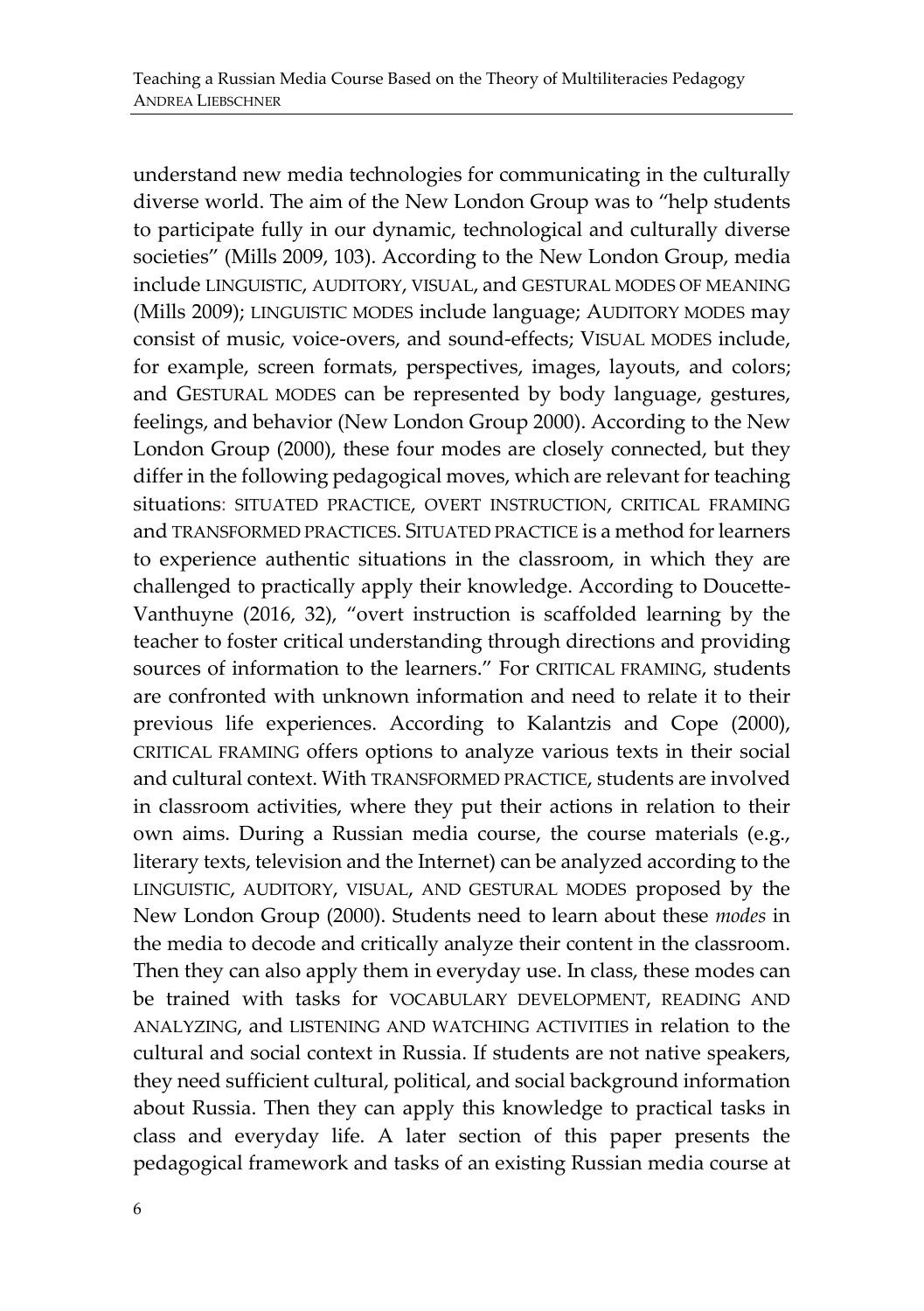a British university. That section will provide insights on how the PEDAGOGY OF MULTILITERACIES can be applied in the classroom.

#### **3. Literature Overview about Research on Russian Media**

This section presents an overview of recent publications on television and the Internet in Russia, which can be relevant to a Russian media course. These publications offer background information in relation to the social, political, and economic events in Russia since 1990. Recent research has focused on Russian television channels in relation to the existing political structures and actors in Russia (Koltsova 2006; Dunn 2009; Beumers, Hutchings, and Rulyova 2009; Hutchings and Rulyova 2009). Koltsova (2006) introduced and examined the position of various "agents of power" for Russian television, in particular the production of news programs. Dunn (2009) discussed the changing influence of political control on television channels in Russia since 1990. According to Dunn, Russia differs from Western countries with "the failure of the competing media organisations to develop spheres other than politics for the competition to be enacted" (2009, 144). Hutchings and Rulyova (2009, 1) also focused on "the role of television as entertainment, as well as its role in nationbuilding and the projection of a national identity." Furthermore, they discussed the impact of game shows and talk shows in Russia.

A number of recent articles have examined the content of dramas, series, and comedies on Russian television (Condee 2009; Beumers 2009; Zvereva 2007, 2012a; MacFadyen 2007). Condee (2009), for example, focused on the series Гибель империи, about fictional characters during World War One. She explored the parallels between the content of this series and current events in Russian politics under Putin. Beumers (2009) noted that the growing economic and political stability from the year 2000 onwards gave way to the development of sitcoms and social dramas, which reflected life in Russia. At the same time serials about literature and history became popular. MacFadyen (2007) focused on primetime drama and comedy, concluding that there are approaches in which the Russian government under Putin uses primetime television to convey a new perception of Russian "national identity and recent history" (MacFadyen 2007, 2). Zvereva (2007, 79) found that police procedurals convey "an image of a 'home-grown' police force that is at the same time a menacing deterrent to the criminal element." A second task of such programs,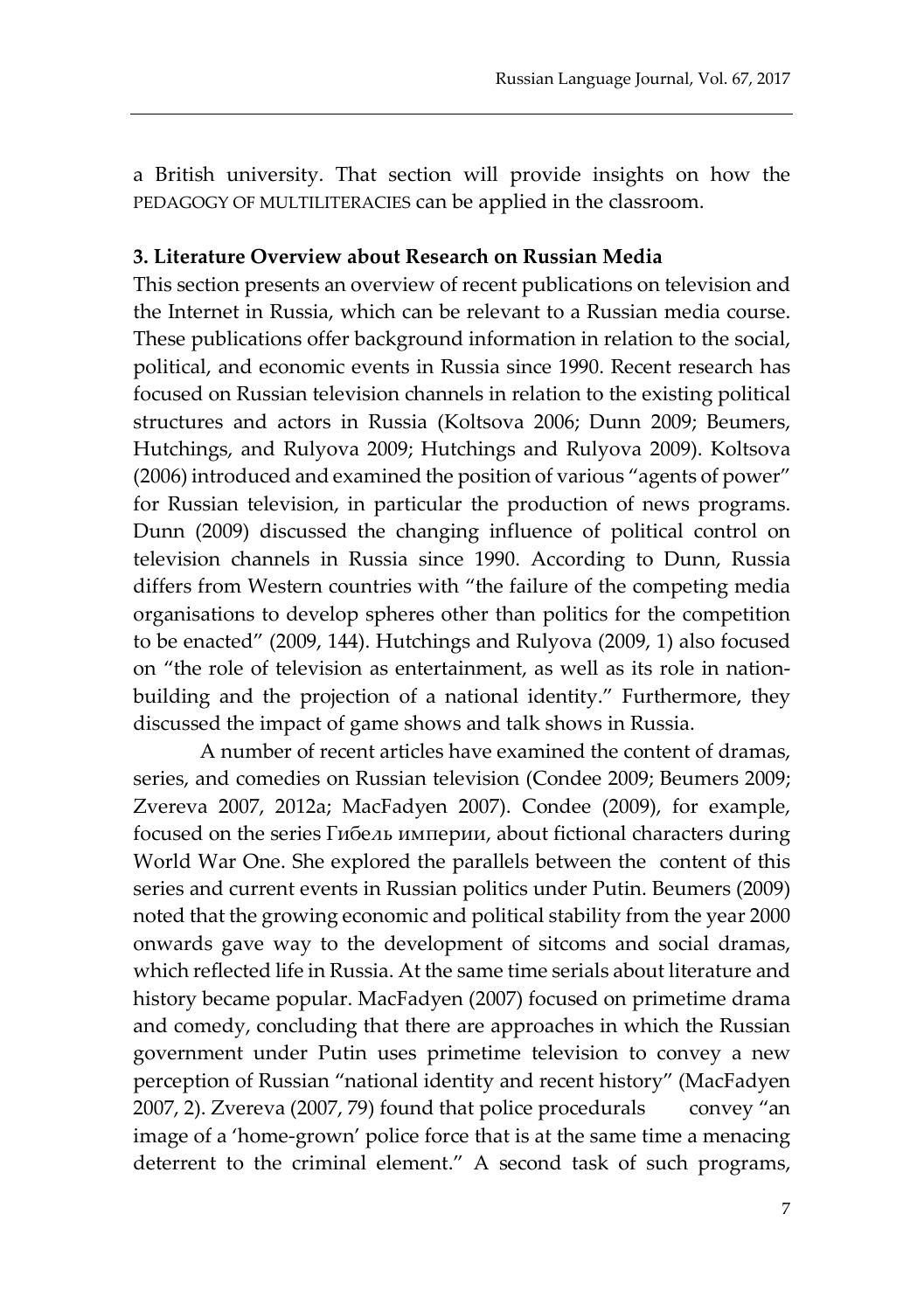according to Zvereva (2007, 79), is "to present a complex of cultural concepts that have been assigned the status of 'folksy' and 'homemade.'" In a later study, Zvereva (2012a) analyzed series, talk and reality shows, advertising, and sports programs on Russian television channels during the 2000s. Her focus was socio-cultural phenomena and the representation of everyday life in Russian TV. She discovered that in the 2000s the government showed its immediate interest in Russian television and successfully managed to influence it by introducing entertainment programs and keeping things conservative. According to her, the flow of the television forms an atmosphere of the trivial for the viewer.

In addition to a focus on Russian television, many scholars have explored the Russian segment of the Internet, the Runet. In this section, I present only a few publications that relate to politics and society (Schmidt and Teubener 2006a, 2006b; Goriunova 2006) as well as language (Zvereva 2012b; Кронгауз 2011, 2013, 2016; Liebschner 2016). One promising area of research examines the Runet as a source of conflict. For example, Schmidt and Teubener (2006a, 20) position the Internet as a source of identity, concluding that the Internet in Russia can "be interpreted as symbol for both hopes and fears related to the overall atmosphere of change." In a later publication, the authors (Schmidt and Teubener 2006b) examine the Internet as an alternative place of conflict between values of the past and present in Russia, where individuals try to express themselves and their art. Goriunova (2006) considered literature as a form of resistance on the Runet and also looked at the phenomenon of collectively written literature.

Other studies have focused on the language and social norms of the Russian Internet. Zvereva (2012b) examined the social and cultural aspects of communication, including an analysis of the language in Twitter and blogs. Liebschner (2016) provided a detailed analysis of communication on the Russian social network *Vkontakte*, with a focus on cohesion and coherence between messages of three selected groups of interest. Кронгауз (2011) presented his view on the peculiarities of the language found on the Russian Internet; two years later, he provided an analysis focused on олбанский язык (Кронгауз 2013), a variant of Russian language typical for Internet communication. In 2016, he published his "Словарь языка Интернета" (Кронгауз 2016). The literature on Russian media discussed above was also part of the reading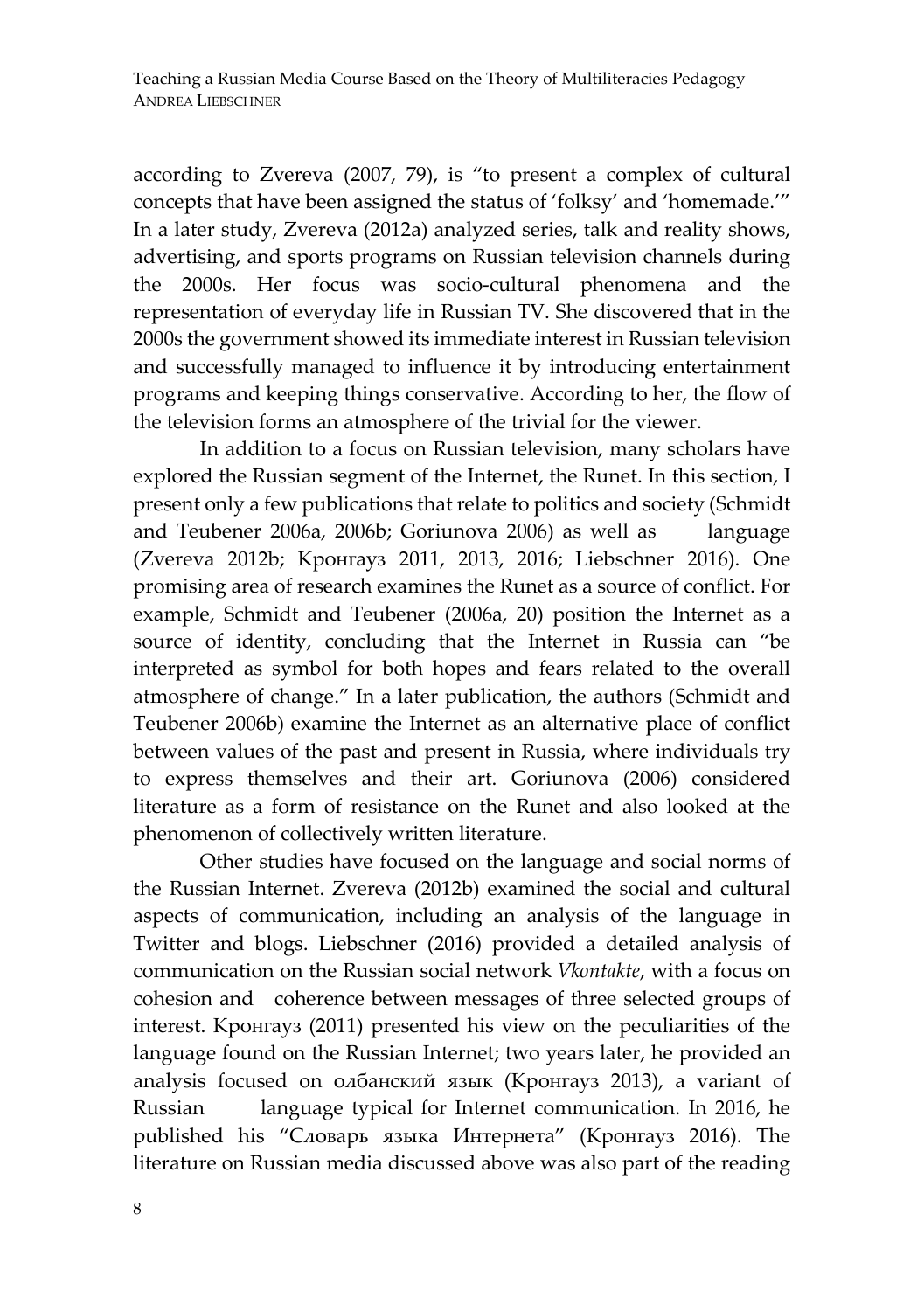list of a Russian media course at a British University, which is described in more detail in a later section of the paper.

# **4. Overview of Existing Russian Media Courses at English-speaking Universities and Their Specific Content**

This section provides an overview of existing Russian media courses at universities. An Internet search in November 2017 identified thirteen courses on Russian media. Two courses were taught in the UK (University of Manchester1 and University of Sheffield<sup>2</sup>) and eleven in the USA (University of Washington in Tacoma; <sup>3</sup> Trinity College in Hartford, Connecticut;<sup>4</sup> University of California;<sup>5</sup> University of Colorado, Boulder;<sup>6</sup> Harvard University;<sup>7</sup> Dartmouth College, Massachusetts;<sup>8</sup> Utah Valley University; <sup>9</sup> University of Columbia; <sup>10</sup> Dickinson College in Carlisle, Pennsylvania; <sup>11</sup> Bucknell College in Lewisburg, Pennsylvania; <sup>12</sup> and University of Florida13). One course was for second-year Russian students,

http://slavic.ucla.edu/russian/courses/.

 $\overline{a}$ 

https://www.colorado.edu/gsll/russian-program.

<sup>&</sup>lt;sup>1</sup> Course description, Manchester University, accessed December 11, 2017,

http://courseunits.humanities.manchester.ac.uk/Undergraduate/RUSS30602/Display.

<sup>2</sup> Course description, Sheffield University, accessed April 2, 2018,

https://www.sheffield.ac.uk/russian/undergraduates/courses/modules.

<sup>3</sup> Course description, University of Washington, Tacoma, accessed April 2, 2018,

[https://www.washington.edu/students/crscatt/tcom.html.](https://www.washington.edu/students/crscatt/tcom.html)

<sup>4</sup> Course description, Trinity College, accessed April 2, 2018,

[http://www.trincoll.edu/Academics/MajorsAndMinors/Russian/Pages/Courses.aspx.](http://www.trincoll.edu/Academics/MajorsAndMinors/Russian/Pages/Courses.aspx)

<sup>5</sup> Course description, University of California, accessed April 2, 2018,

<sup>6</sup> Course description, University of Colorado, accessed April 2, 2018,

<sup>7</sup> Course description, Harvard University, accessed April 2, 2018,

https://courses.harvard.edu/index.html.

<sup>8</sup> Course description, Dartmouth, accessed April 2, 2018,

[http://russian.dartmouth.edu/undergraduate/courses.](http://russian.dartmouth.edu/undergraduate/courses)

<sup>9</sup> Course description, Utha University, accessed April 2, 2018,

https://www.uvu.edu/catalog/current/courses/russian.

<sup>10</sup> Course description, University of Columbia, accessed April 2, 2018,

[http://sps.columbia.edu/postbaccalaureate-studies/courses/russian.](http://sps.columbia.edu/postbaccalaureate-studies/courses/russian)

<sup>11</sup> Course description, Dickinson College, accessed April 2, 2018,

[http://www.dickinson.edu/homepage/187/russ.](http://www.dickinson.edu/homepage/187/russ)

<sup>12</sup> Course description, Bucknell College, accessed April 2, 2018,

[http://coursecatalog.bucknell.edu/courses/russ/.](http://coursecatalog.bucknell.edu/courses/russ/)

<sup>13</sup> Course description, University of Florida, accessed April 2, 2018,

[http://sites.clas.ufl.edu/languages/files/RUW4341-03A3-gorham.pdf.](http://sites.clas.ufl.edu/languages/files/RUW4341-03A3-gorham.pdf)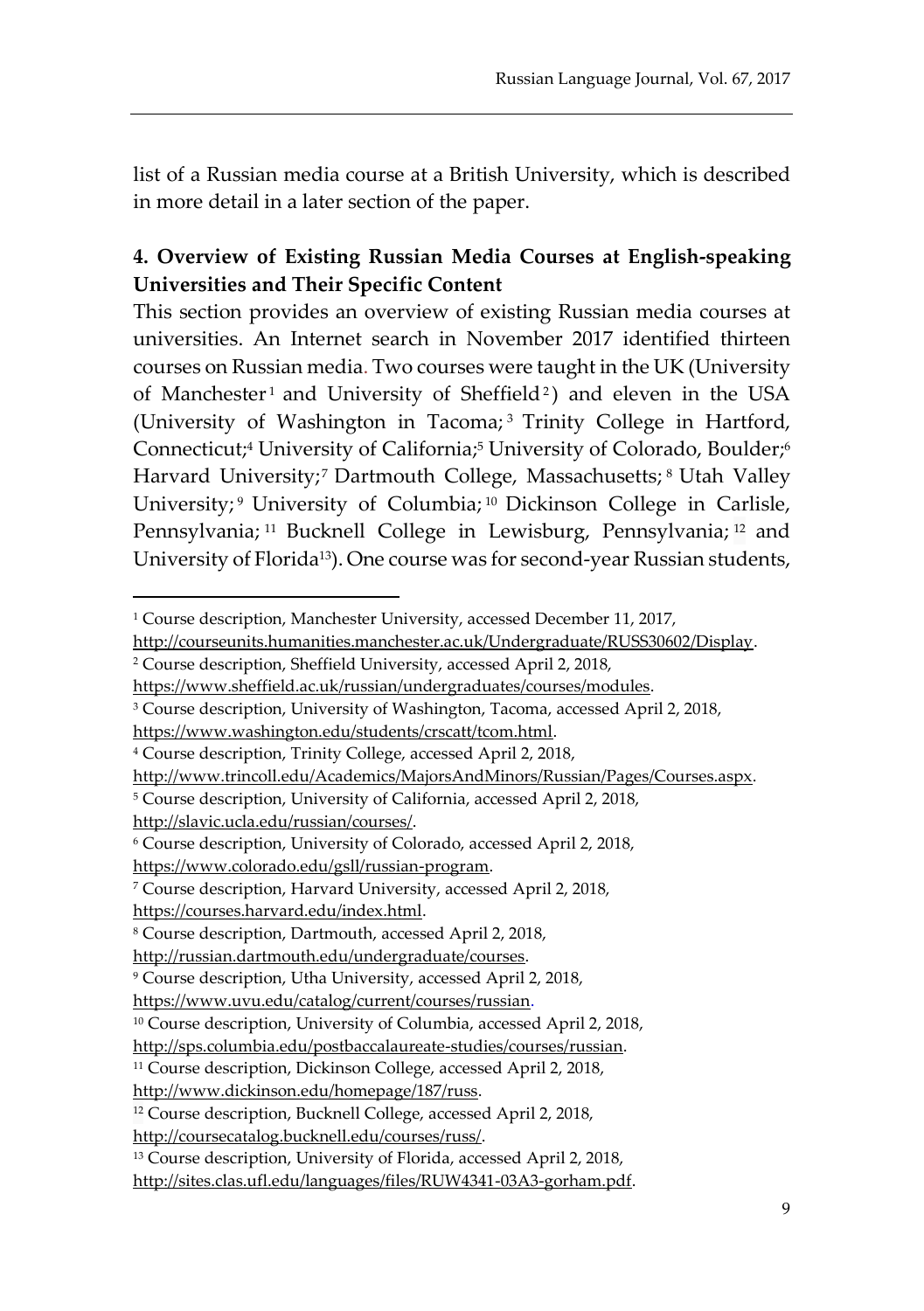six courses were for third-year students, four courses were for fourth-year students, and two courses lacked information about the year of study. Four courses focused on culture, media, and politics; three focused on film and society; three focused on the language of Russian media; one focused on the Russian press; and one examined Russian media mainly as a tool for language learning. Two of the thirteen courses were taught in Russian, and one course was taught in English. For the remaining ten courses, there was no information regarding the course language. This overview reveals that there are content-focused courses and language-focused courses. Table 1 provides an overview of the Russian media courses.

*Table 1. Numbers of Existing Courses on Russian Media*

| Country | Number of<br>Courses | Second-year   Third-Year | Fourth-Year | not stated |
|---------|----------------------|--------------------------|-------------|------------|
| IU.S.   |                      |                          |             |            |
| U.K.    |                      |                          |             |            |

# **5. Application of the Pedagogy of Multiliteracies in a Russian Media Course**

This section examines the pedagogical framework, based on the PEDAGOGY OF MULTILITERACIES, of another existing Russian media course for fourth-year Russian students at the University of Edinburgh, UK. The context, content, course objectives, learning outcomes, and assessment are presented below.

# 5.1. Context of the Course

The Russian department at the University of Edinburgh offers the following degree programs for Russian: Russian Studies (MA), Russian Studies and Business (MA), and Russian Studies and another language (MA)<sup>14</sup> . Russian can be studied at the honors level, as either a single or a

 $\overline{a}$ 

<sup>14</sup> Overview, Degree programs, Russian studies, University of Edinburgh, accessed April 2, 2018, [https://www.ed.ac.uk/studying/undergraduate/degrees/index.php?action=](https://www.ed.ac.uk/studying/undergraduate/degrees/index.php?action=%20subject&code=48) [subject&code=48.](https://www.ed.ac.uk/studying/undergraduate/degrees/index.php?action=%20subject&code=48)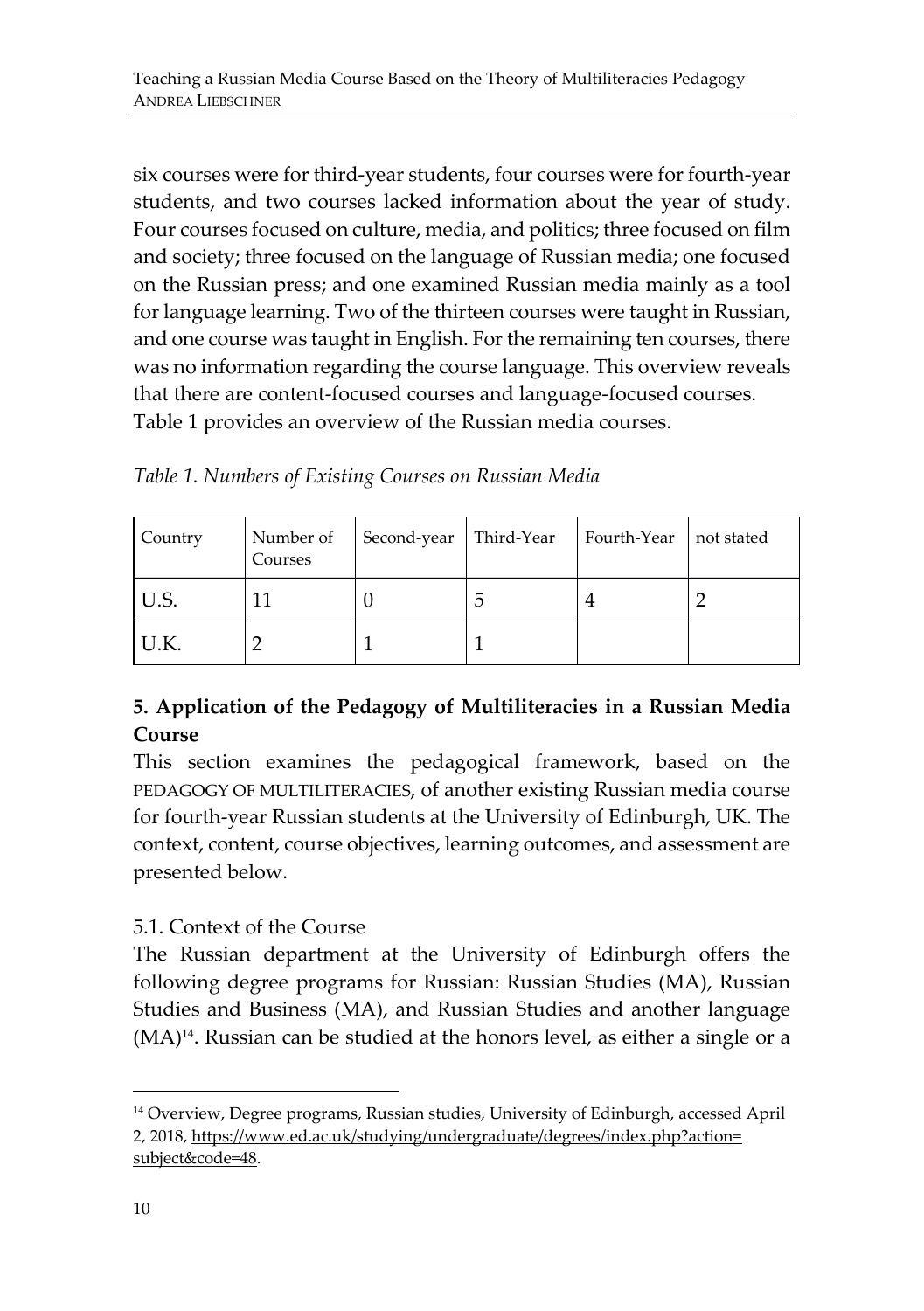joint honors degree. The Russian studies programs last four years. In year 1, students start with Russian language courses, which are continued in year 2 with the addition of a course on Russian literature. Year 3 is spent in a Russian-speaking country, studying at a university or in a workexperience placement. In Year 4, students have more language classes, including "Prose and Writing in Style" and "Translation and Text Analysis." The Russian media course is one of five elective courses available in the fourth year; the other four are Russian literature, Russian language and society, Russian politics, and Russian architecture. The Russian media course lasts eleven weeks, with one 100-minute class per week. The course is mainly taught in Russian. The language is switched to English only when students show obvious difficulties in understanding Russian or expressing themselves in Russian.

Students in this Russian media course concurrently took for example courses in Classics, History, History of Art, Business, Politics, and French. Their Russian language level was around B1, according to the Common European Framework of Reference for Languages (CEFR). According to the CEFR descriptors, students at the B1 level are able to satisfy their main communicative needs in everyday, cultural, educational, and professional situations. They can produce simple, connected texts on familiar topics.

Prior to enrolling in the Russian Media Course, students acquire some knowledge about the life, culture, and mass media in Russia. The Princess Dashkova Centre at the University of Edinburgh regularly organizes events related to the Russian culture and language, such as research seminars in Russian, which students are invited to attend.

#### 5.2. Course Objectives and Course Content

The general aim of the Russian media course is to provide students with knowledge about the roles and functions of print, audiovisual, and digital media in Post-Soviet Russian society, including an understanding of cultural forms in the Russian media system. Another aim is to enable students to talk about media-related topics and express their opinions orally and in a written essay. The course materials for this Russian media course include printed literary texts, as well as television and Internet sources relevant to cultural and social events in Russia. Students are required to learn about the *linguistic*, *auditory*, *visual*, and *gestural modes* of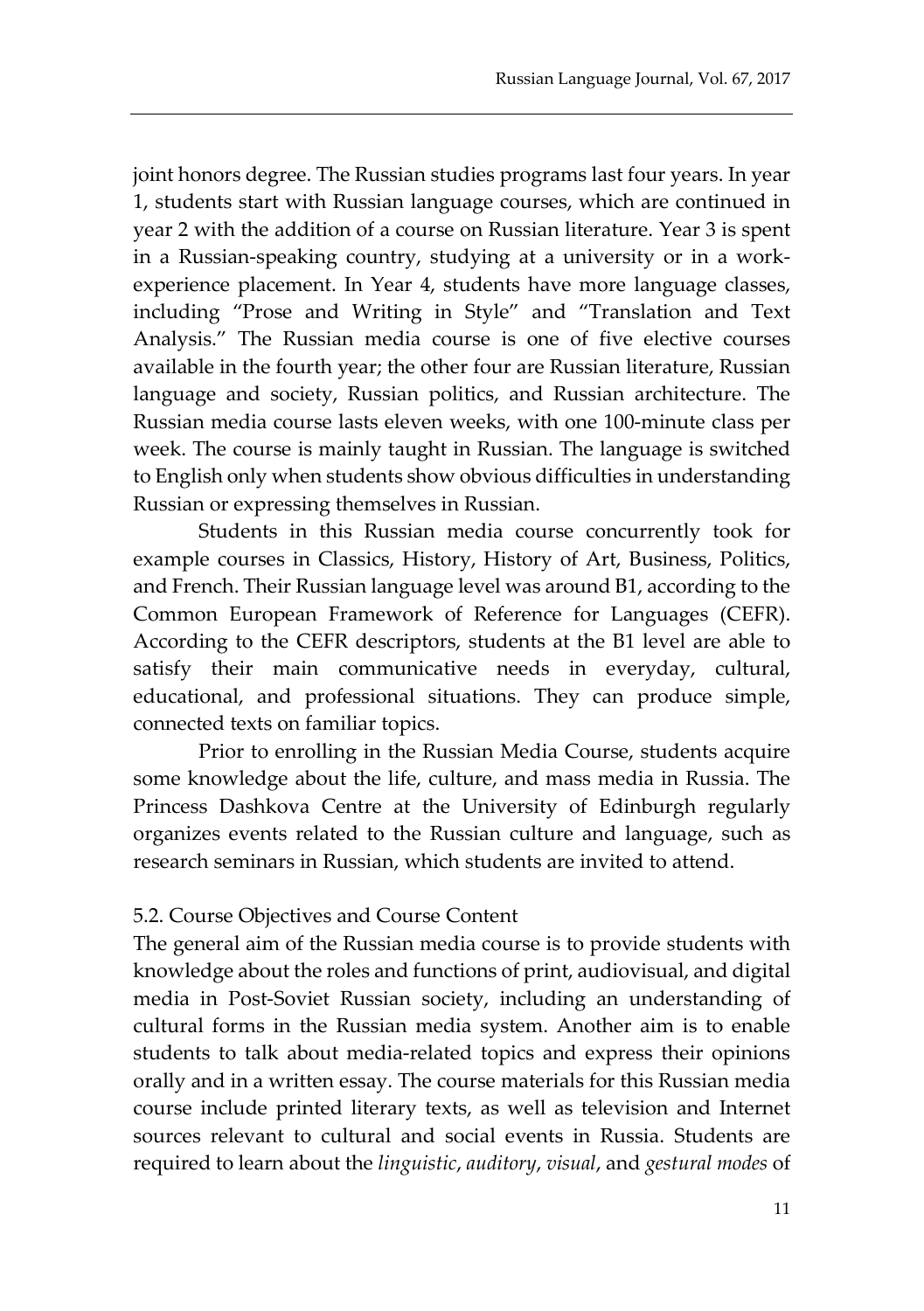these media, which they use to decode and critically analyze their content in the classroom. In class, these modes can be studied through VOCABULARY DEVELOPMENT, READING AND ANALYZING, and LISTENING AND VIEWING ACTIVITIES specific to the cultural and social context of modern Russia. Section 5.4 presents examples of such tasks. If students are not native Russian speakers, they need to learn sufficient cultural, political, and social background information about Russia, so they can later apply this knowledge in practical tasks.

### 5.2.1 Expected Learning Outcomes

It is expected that by the end of this course, students will demonstrate the ability to analyze Russian television news programs. They should be able to analyze the structure of the news programs and compare it to television news programs in other countries. It is expected that students will become familiar with the history of television and Internet in Russia. They will be able to differentiate between the genres of talk shows, game shows, and series on Russian television and to analyze their specific structure. During the course, students learn to analyze the structure, functions, and characteristics of Сетература (engl. network literature) and the social networks *Vkontakte* and *Facebook*. Through numerous exercises, students learn to decode, analyze, and understand LINGUISTIC, VISUAL, AUDITORY, and GESTURAL MODES OF MEANING (New London Group 1996, 2000) on television and the Internet. They acquire the necessary vocabulary and terminology to talk about Russian television and the Internet. Due to the numerous discussions of the reading materials and other relevant topics in class, students can express their own opinion regarding the course topics.

#### 5.2.2 Assessment

The formative and summative assignments for this course include written assignments, a course essay, and a two-hour written exam at the end of the term. Students' oral ability is assessed in each class based on their oral contributions during the exercises; their oral participation grade is based on the correctness of syntax, grammar, and lexis and is 20% of the overall grade. The written exam consists of six questions in two sections. Students choose one question from each section, A and B, and answer these questions in writing. They have two hours (120 minutes) to write the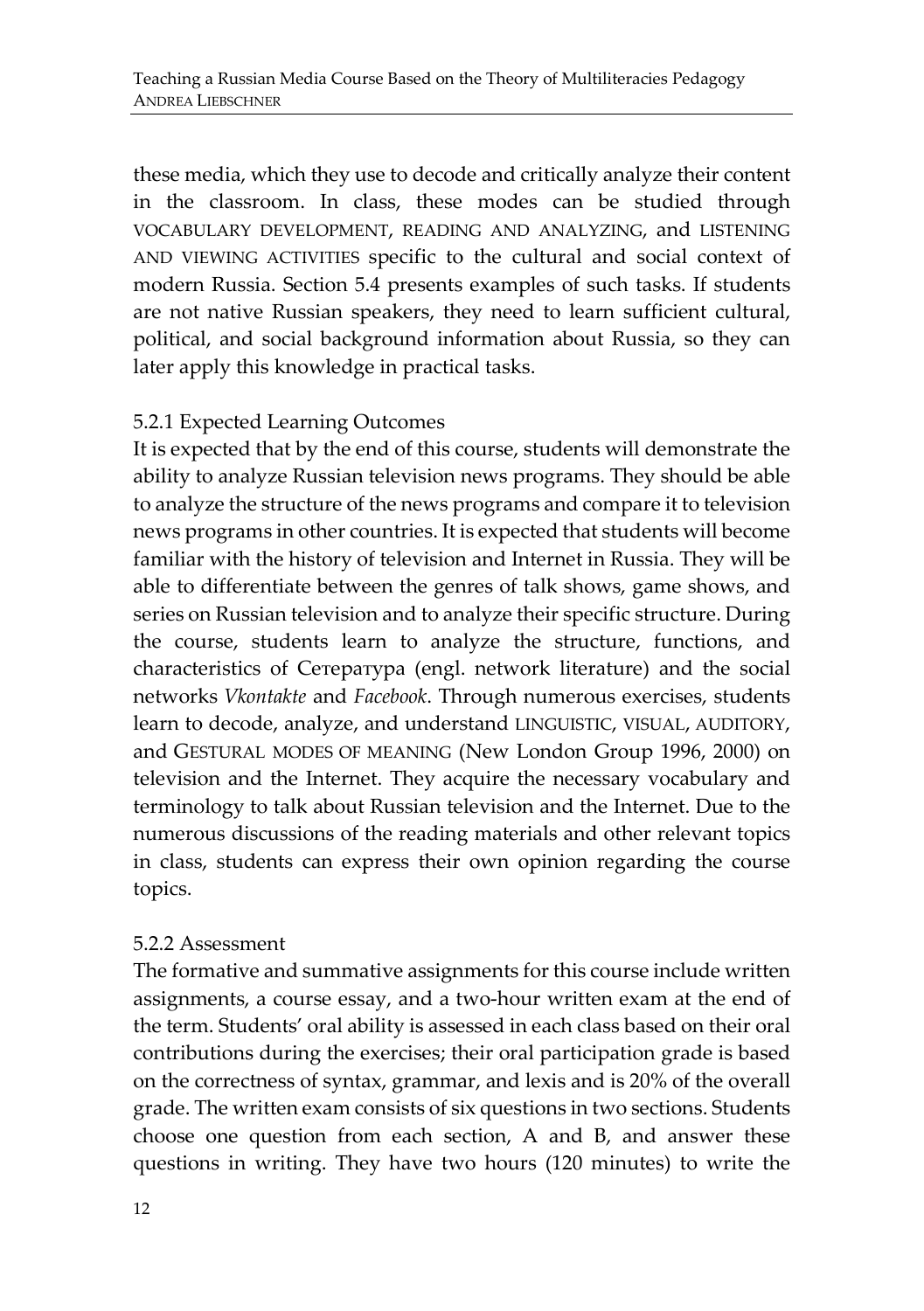exam. Following are examples of questions that appeared on the exam in the winter term 2016:

- 1. How do the format, content and production of Western and Russian news programs relate to each other? (cite examples from the Russian news programs we discussed in class).
- 2. How do contemporary Russian television series function as a method to build a national identity?
- 3. Discuss the representation of social values and moral norms in Andrei Malakhov's program "*Пусть говорят*."
- 4. Discuss the role of Russian game shows and their hosts as a cultural mediator.
- 5. Please compare the function, features, and target group of the Russian social network *Vkontakte* and *Facebook.*
- 6. Discuss the typical elements of СЕТЕРАТУРА in comparison to nondigital literature.

Each exam was assessed based on the student's ability to discuss the topics in English. Moreover, essays were expected to demonstrate that the learners had acquired sufficient background information from the reading materials and individual study. In addition, the language and argumentation in the exam were evaluated on the extent to which each was convincing and appropriate.

#### 5.3 Four Modules of the Russian Media Course

The course consists of four modules, which are taught over eleven weeks. Module 1, "MEDIA CULTURE AND SOCIETY IN POST-SOVIET RUSSIA," provides the context for understanding the relationships among the state, society, and media culture in Russia, with a special focus on television in the 1990s–2000s. Module 2, "RUSSIAN TELEVISION: INFORMATION POLITICS AND NEWS COVERAGE," deals with the structure of central and regional television broadcasting since 1990, television journalism in the 2000s, Russian news programs, infotainment, and the media coverage of events. In Module 3, "THE CULTURE OF RUSSIAN TV-ENTERTAINMENT," students analyze the cultural specifics of Russian television series, talk shows, and game shows. This module focuses on the representation of society in popular procedurals about the police, military forces, and ordinary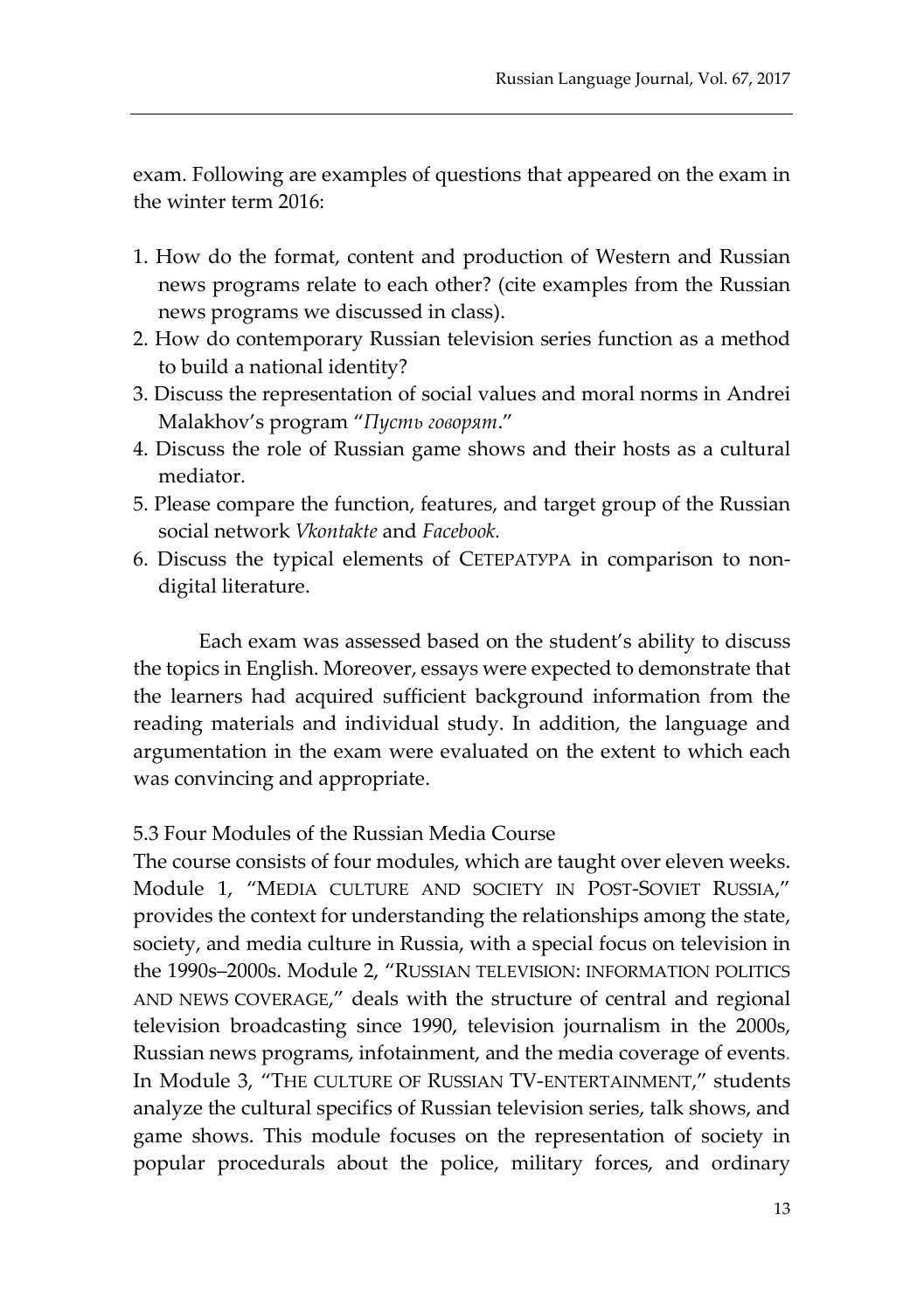people. Module 4, "RUSSIAN INTERNET CULTURE AND ONLINE COMMUNITIES IN 2000–2017," affords students the opportunity to analyze the Russian-speaking Internet segment, the Runet. Students focus on communication styles, the laws concerning the Russian Internet (Runet), the phenomenon of СЕТЕРАТУРА (ENGL. NETWORK LITERATURE) and a comparison of the social networks *Vkontakte* and *Facebook.* The next section presents these modules with their specific classroom tasks in more detail. Before the start of the first module it is necessary to provide a definition of MEDIA and discuss it with students. Following is a possible definition of MEDIA that can be given to students: "In general, 'media' refers to various means of communication. For example, television, radio, and the newspaper are different types of media. The term can also be used as a collective noun for the press or news reporting agencies. In the computer world, 'media' is also used as a collective noun, but refers to different types of data storage." <sup>15</sup> Students can be asked to arrange media according to their different characteristics, first by working with a partner and then with the teacher checking the completed work. Next, the students can discuss which Russian media are already known and used by them.

# **Module 1 "MEDIA CULTURE AND SOCIETY IN POST-SOVIET RUSSIA"**

# a) Reading and analyzing

The coursework for the Russian media course includes reading topicrelated papers in English or Russian before each class for background information. The papers are accessible on a university-owned online platform and can be downloaded by students. For this module, students were asked to read papers in English by Dunn (2009, 42–55) and Koltsova (2006, 45–72) dealing with Russian television channels in relation to the existing political structures and actors in Russia. In class, these papers were discussed with English questions in a PowerPoint presentation provided by the teacher. Here are some sample questions relevant to the paper by Dunn (2009, 42–55):

1. What kind of TV-programs are available on Russian television according to the paper?

 $\overline{a}$ 

<sup>15</sup> "Definition of 'Media,'" accessed April 2, 2018, [http://techterms.com/definition/media.](http://techterms.com/definition/media)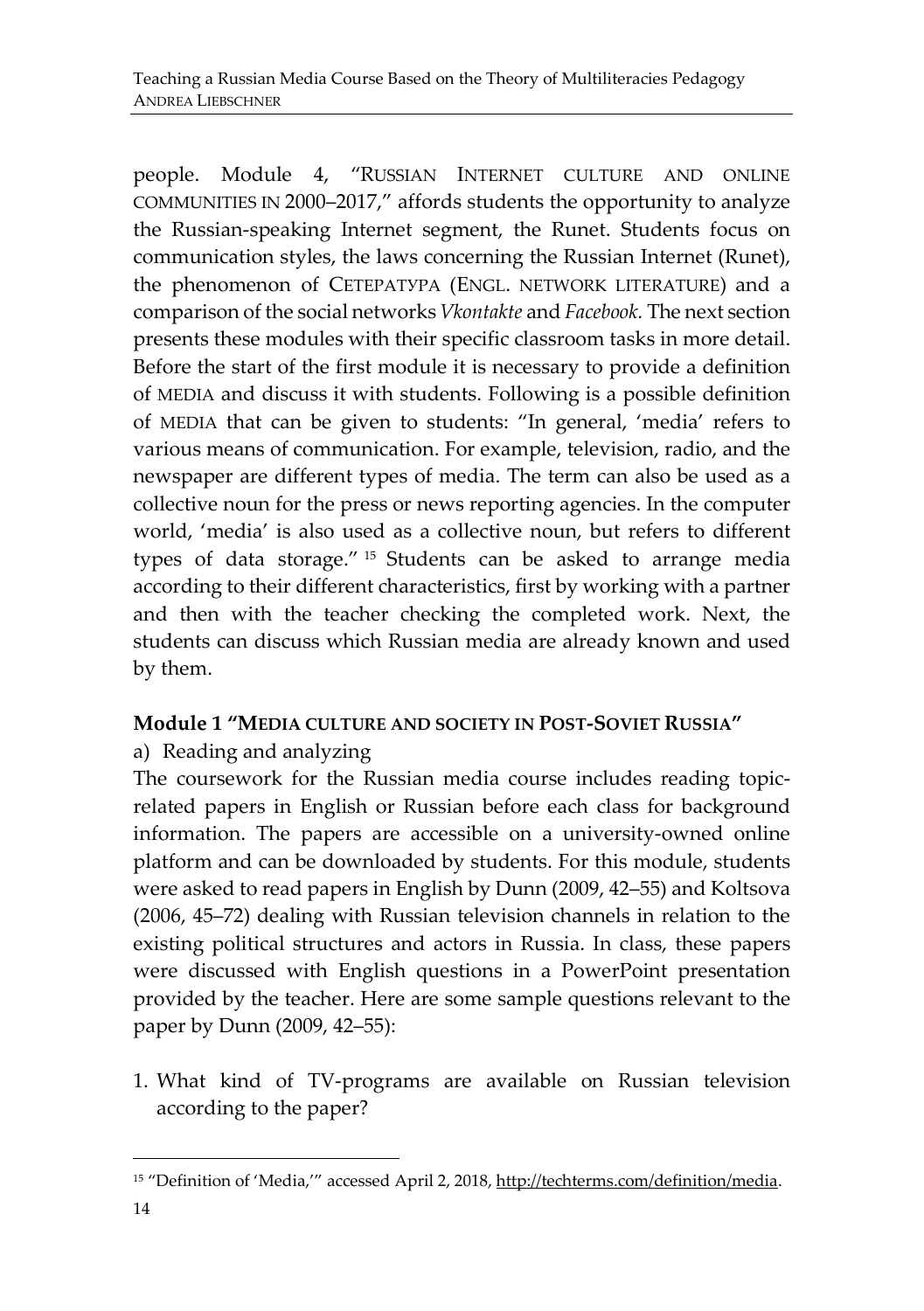- 2. How has the television structure changed after the election of Vladimir Putin?
- 3. What has gone wrong and why did the system break down, according to the author?
- 4. How do you understand the term "управляемая демократия" in the text?
- 5. Which theme of Russian life is mentioned in the paper and what does it mean for the situation of television in Russia?

# b) Providing background information

As students of Russian in the UK might have little prior knowledge about the main cultural and political events in Russia during the 1990s–2000s, the discussions about the reading list for this class are supported by a chronological overview of these events in a PowerPoint presentation. A second presentation provides a brief history about Russian television with a focus on the 1990s–2000s. The ownership of each television channel and its programs is explained. Students prepare their own presentations about radio stations and print media in Russia. All of these presentations provide students with relevant background information that helps them understand events from the papers and how they relate to Russian media culture.

# c) Vocabulary development

Russian vocabulary related to television, including such terms as передача (engl. programme), ведущий (engl. host), гость (engl. guest) , актер/актриса (engl. actor/actress), is reviewed with students before the discussion of television programs, if necessary.

# **Module 2 "RUSSIAN TELEVISION: INFORMATION POLITICS AND NEWS COVERAGE"**

#### **Module 2.1 News programs**

a) Providing background information

The reading list for this module includes articles by Hutchings and Rulyova (2009, 29–56) and Koltsova (2006, 98–117) about news production for television in Russia. Students probably have little prior knowledge about the structure of Russian central and regional television broadcasting. Therefore, these readings provide useful background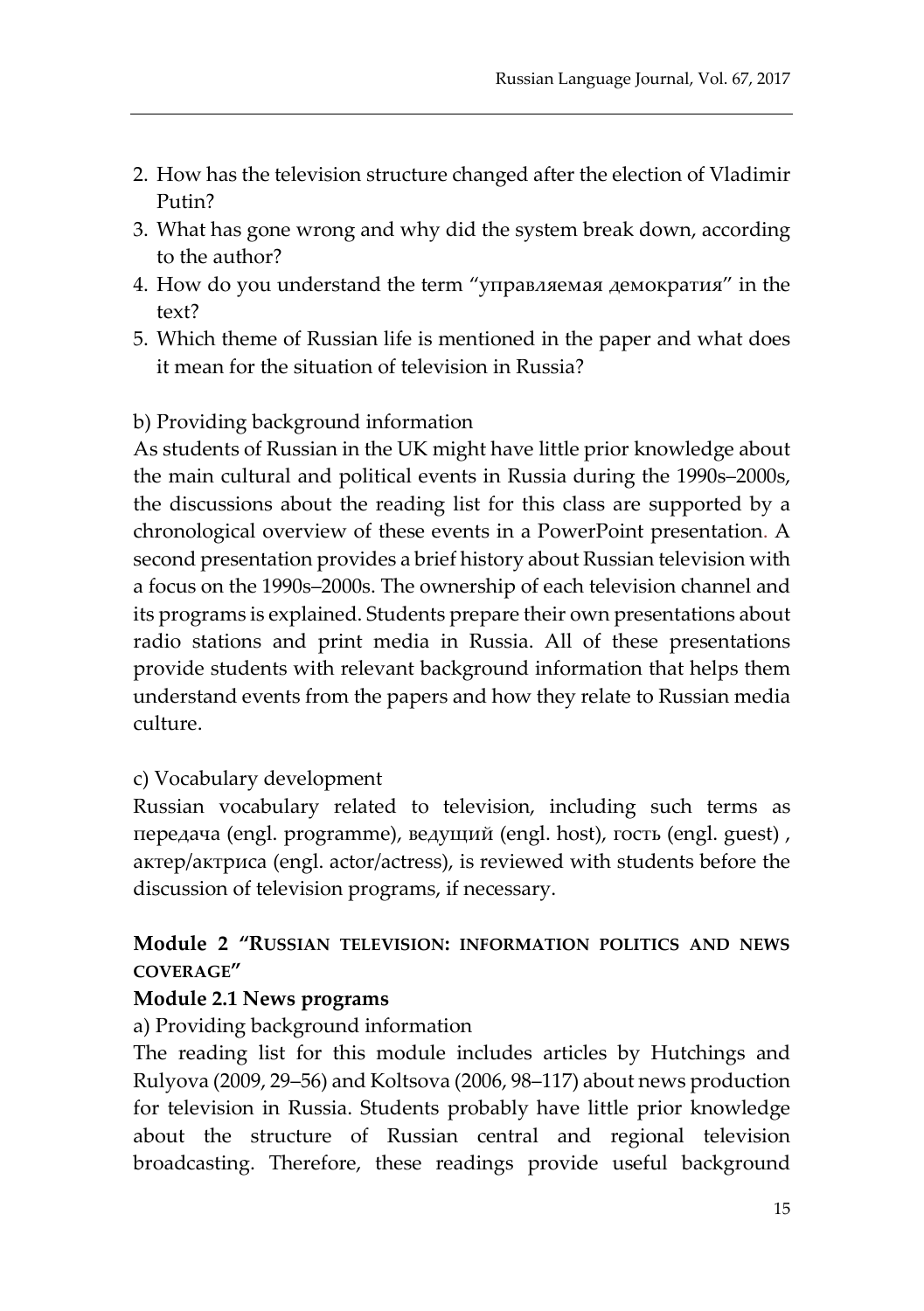#### information.

## b) Vocabulary development

Vocabulary related to the political and social events in the 2000s needs to be explained in both Russian and English, as it is likely to be unfamiliar to students. For example, the culturally complex and multi-layered items "крышевание" (engl. racketeering) and "рекет" (engl, racket) occur first in the readings at home. Students learn about the context of the usage of those words in the 1990s and 2000s.

#### c) Listening and viewing activities

Next students are introduced to Russian news programs. This introduction includes an initial discussion of the typical elements of news programs on television: the teaser, the feature of a cultural symbol for the country in the introduction, the presentation and behavior of the news presenters (language, gestures, clothing), the presentation of the main news items, the order of international news and country-related news, the length of the news items, the manner of their presentation, etc. This task affords opportunities for analyzing the LINGUISTIC, VISUAL, AUDITORY, and GESTURAL MODES OF MEANING. Students analyze the format, content, and production of news by NTV, ORT and RBK. The video files can be accessed online or downloaded in advance. In class students use the list of criteria mentioned above and take notes while watching the news in Russian. The television news are shown as individual news items, with a short pause for discussion after each segment. The teacher asks questions similar to those below to guide learners through the viewing process:

- 1. What is the main topic of the news item?
- 2. How is it presented visually?
- 3. How would you describe the tone of voice, behavior, and gestures of the presenter?

News programs might initially be difficult to understand. They require knowledge about current affairs in Russia, and presenters speak faster than students anticipate and use different terminology from what students may be familiar with. When necessary, additional explanations of vocabulary are provided by the teacher as a handout or on the board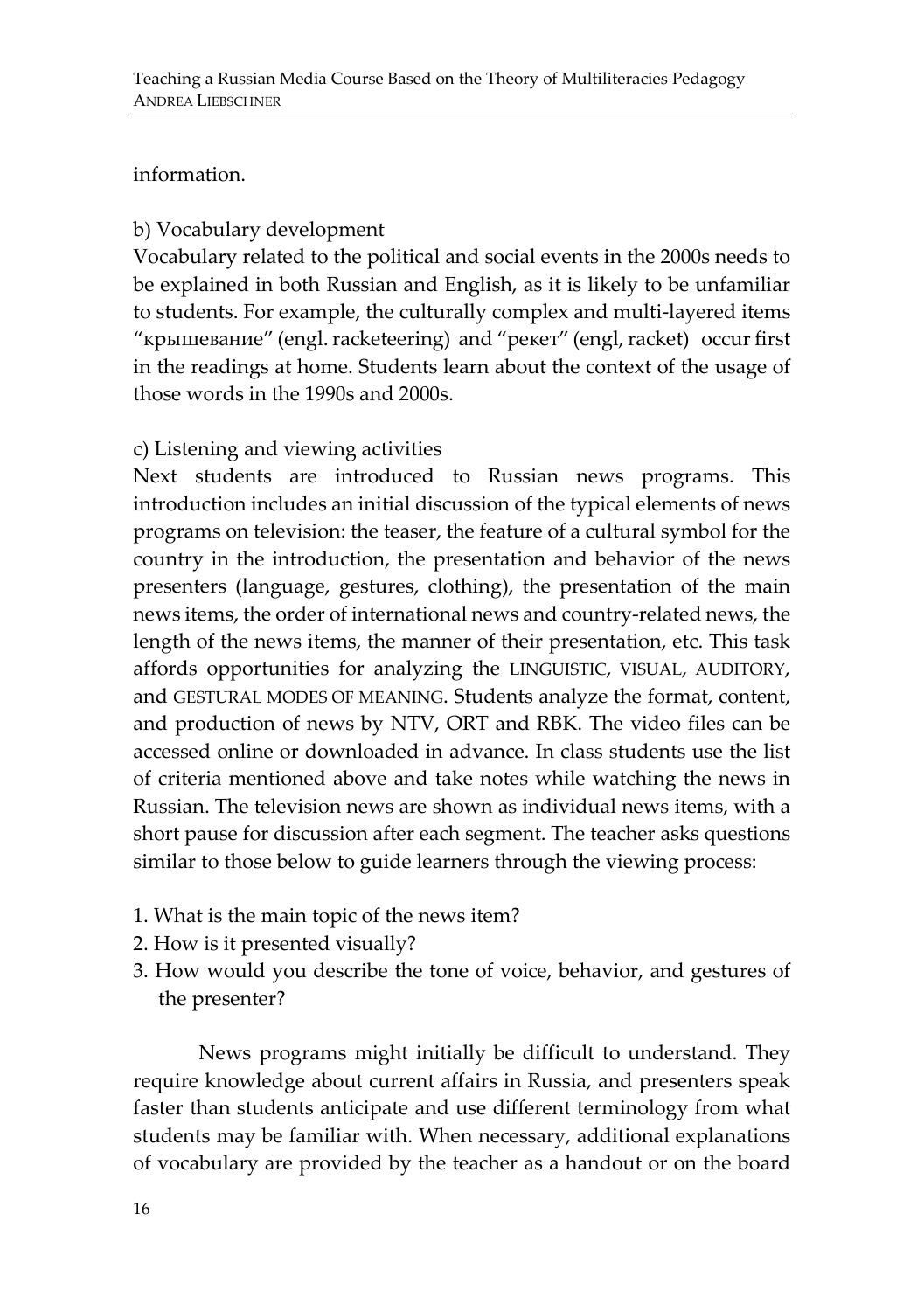before or after watching. The first exercise for students involves summarizing news reports orally in Russian. A second exercise involves comparing features of Russian news to those in the UK, which may be done in class with a partner or later as homework. A third exercise involves analyzing two presentations about the recent elections in Moscow by two different news programs, Ren-TV and TVC. For example, students are asked how the two programs represent their political figures, Сергей Собянин and Алексей Навальный.

a) "Возвращение несогласных" (Ren-TV, Мариана Максимовская)<sup>16</sup>

b) Post-Scriptum, min. 01.00–08.46. (TVC, Александр Пушков) 17 This second viewing activity provides useful practice of the LINGUISTIC, VISUAL, and AUDITORY MODES OF MEANING (New London Group 1996, 2000). For the linguistic mode, students can analyze and characterize the content of speech, choice of lexical items, and tone of voice of both political figures. Visual modes can include the camera perspective and types of scenes in which both politicians appear, such as close-ups of their faces or video excerpts from official statements. Auditory modes may include the use of music or other audio-effects during the programs.

#### **Module 2.2 Infotainment**

 $\overline{a}$ 

The second half of the module deals with infotainment, which is first defined by the instructor. The reading materials for this class introduce students to the technical possibilities and media strategies of infotainment. The reading list for this class includes Hutchings and Rulyova (2009, 137–56) and a collective interview with Владимир Познер, Леонид Парфенов, and others about journalism, its relation to infotainment, and the responsibilities and tasks of a journalist.<sup>18</sup> Students consider the following questions in English about this interview for discussion in class:

<sup>&</sup>lt;sup>16</sup> "Возвращение несогласных," Ren-TV, Marianna Maksimovskaya, accessed April 2, 2018, [https://www.youtube.com/watch?v=fY8giMuy02M.](https://www.youtube.com/watch?v=fY8giMuy02M)

<sup>17</sup> "Post-Scriptum, min. 01.00-08.46," TVC, Alexander Pushkov, accessed April 2, 2018, [https://www.youtube.com/watch?v=UkeDJHu9gvU.](https://www.youtube.com/watch?v=UkeDJHu9gvU)

<sup>18</sup> "Informatsiia k razvlecheniiu. XXI vek: novyi informatsionnyi poriadok," in *Iskusstvo kino* 11 (November 2003), <http://kinoart.ru/archive/2003/11/n11-article1>.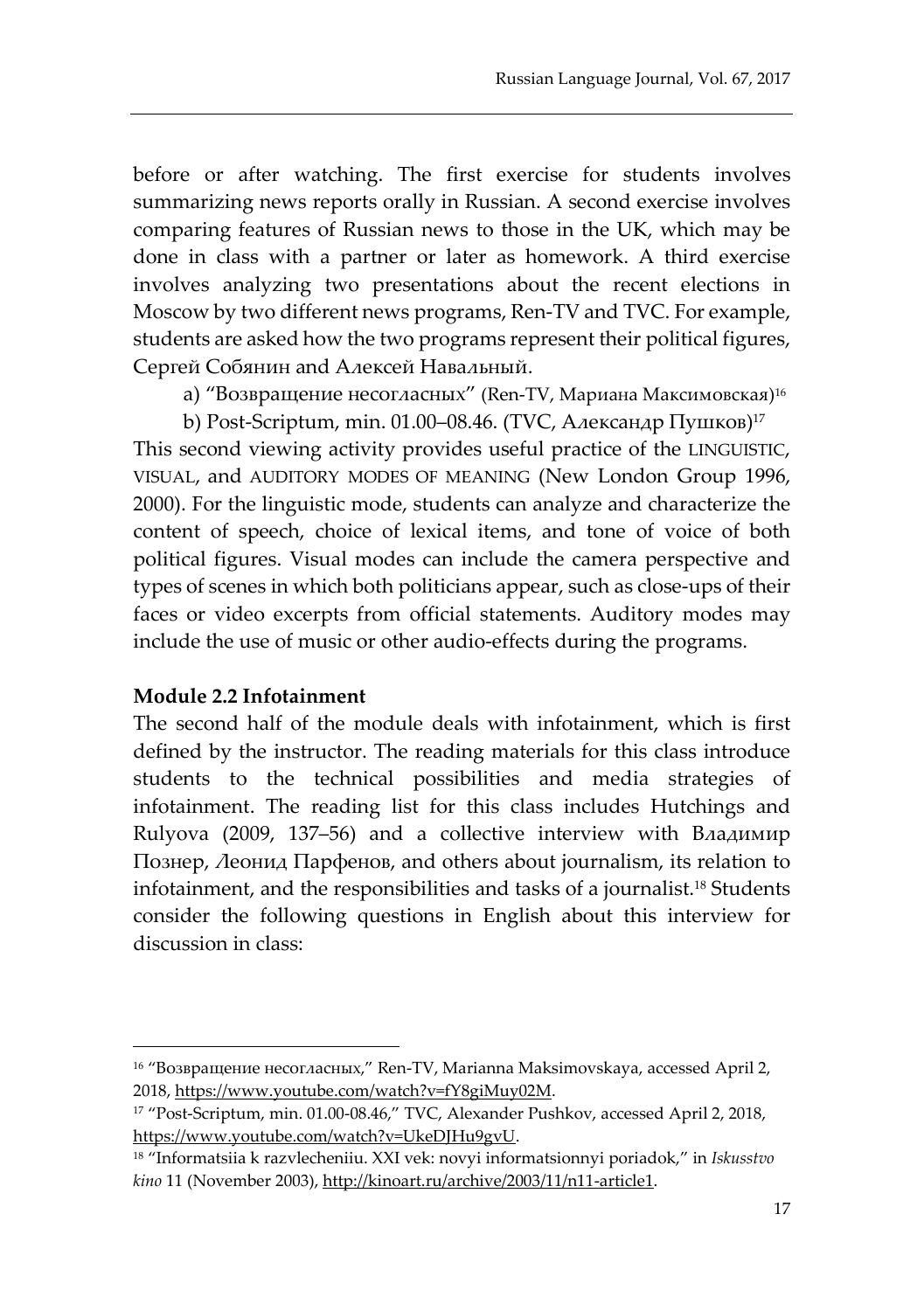- 1. What is the function of news according to your opinion?
- 2. What is the function of news according to the round of experts in the article?
- 3. Which problems can appear for the production and broadcasting of news?

a) Providing background information

The coverage of cultural and public events, such as the wars in Chechnya or the celebration of День Победы on May 9, can be used as examples of infotainment. Students gather information about these two events from the paper by Koltsova (2006, 205–25) and as homework prior to the class discussion.

b) Listening and viewing activities

In class, students watch an excerpt of День Победы (engl. Victory Day) on YouTube.<sup>19</sup> For this activity, the following questions are used for group and class discussions:

- 1. How is День Победы celebrated in Russia?
- 2. What is part of the media coverage on that day?
- 3. Which technical possibilities and strategies were used during the broadcast of the parade in 2005?
- 4. How are cameras used during the coverage?

This task also allows students to practice analyzing the LINGUISTIC, VISUAL, and AUDITORY MODES OF MEANING (New London Group 1996, 2000). Popular journalists and television presenters in Russian television, such as Владимир Позднер and Леонид Парфенов, and their programs are introduced with a short presentation. Students read or watch an interview with Леонид Парфенов or Ксения Собчак as homework.

# **Module 3 "CULTURE OF RUSSIAN TV-ENTERTAINMENT"**

a) Providing background information

The reading list for this module includes Hutchings and Rulyova (2009,

 $\overline{a}$ 

<sup>19</sup> "Video-file of the Victory Day—Parade in Moscow," accessed April 2, 2018, [https://www.youtube.com/watch?v=wWx0\\_TmeTM0.](https://www.youtube.com/watch?v=wWx0_TmeTM0)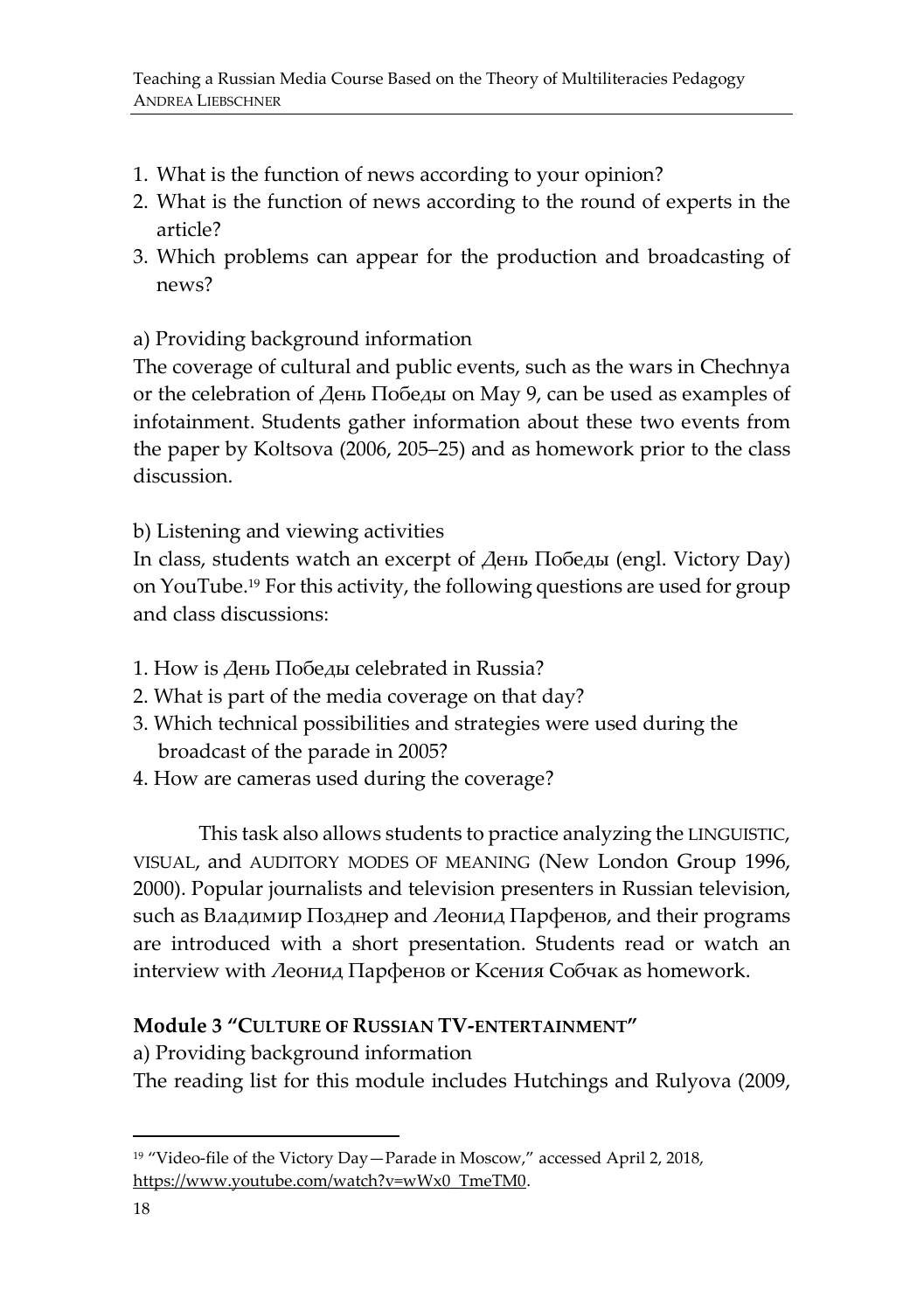89–113, 160–75), Beumers (2009, 159–77), Condee (2009, 178–88), and Zvereva (2012, 83–100) and deals with Russian СЕРИЯ and СЕРИАЛ. It is necessary to explain the difference between the terms SERIES in English and СЕРИАЛ and СЕРИЯ in Russian. СЕРИАЛ is the Russian equivalent to SERIES in English. CЕРИЯ, on the other hand, means part of a feature film. In the seventies and eighties many Russian films consisted of two or more parts, but they were not a television series as in the UK or USA. A speaking exercise involves the following questions:

- 1. Which Western series do you watch?
- 2. What are the topics in these series?
- 3. What is typical for these series?
- 4. Do you know any Russian series?

Apart from television series, this module also presents talk shows and game shows in Russia. Talk shows and game shows appear in the same module, because they have a presenter, guests, and an audience. The shows can be analyzed according to similar criteria: the content of the show, its structure, the topics, the atmosphere, the behavior and language of the presenter, the guests and the audience. A PowerPoint presentation introduces students to the talk show format in general and gives an overview of the history and origin of talk shows in Post-Soviet Russia. Students first read an English article about game shows in Russia by Hutchings and Rulyova (2009, 160–75) and then watch fragments in class. Game shows are discussed in terms of their format and the interaction of the host with his audience.

#### b) Vocabulary development

Talk shows and game shows often present a special challenge for students because they may include colloquial expressions that non-native speakers do not know. In this course, such colloquial expressions are explained and listed on the whiteboard before or after watching the video excerpts from talks shows and game shows. Additional difficulties for listening arise when several guests and the host talk at the same time. Therefore, the instructor provides a summary of the main topics in each show prior to viewing.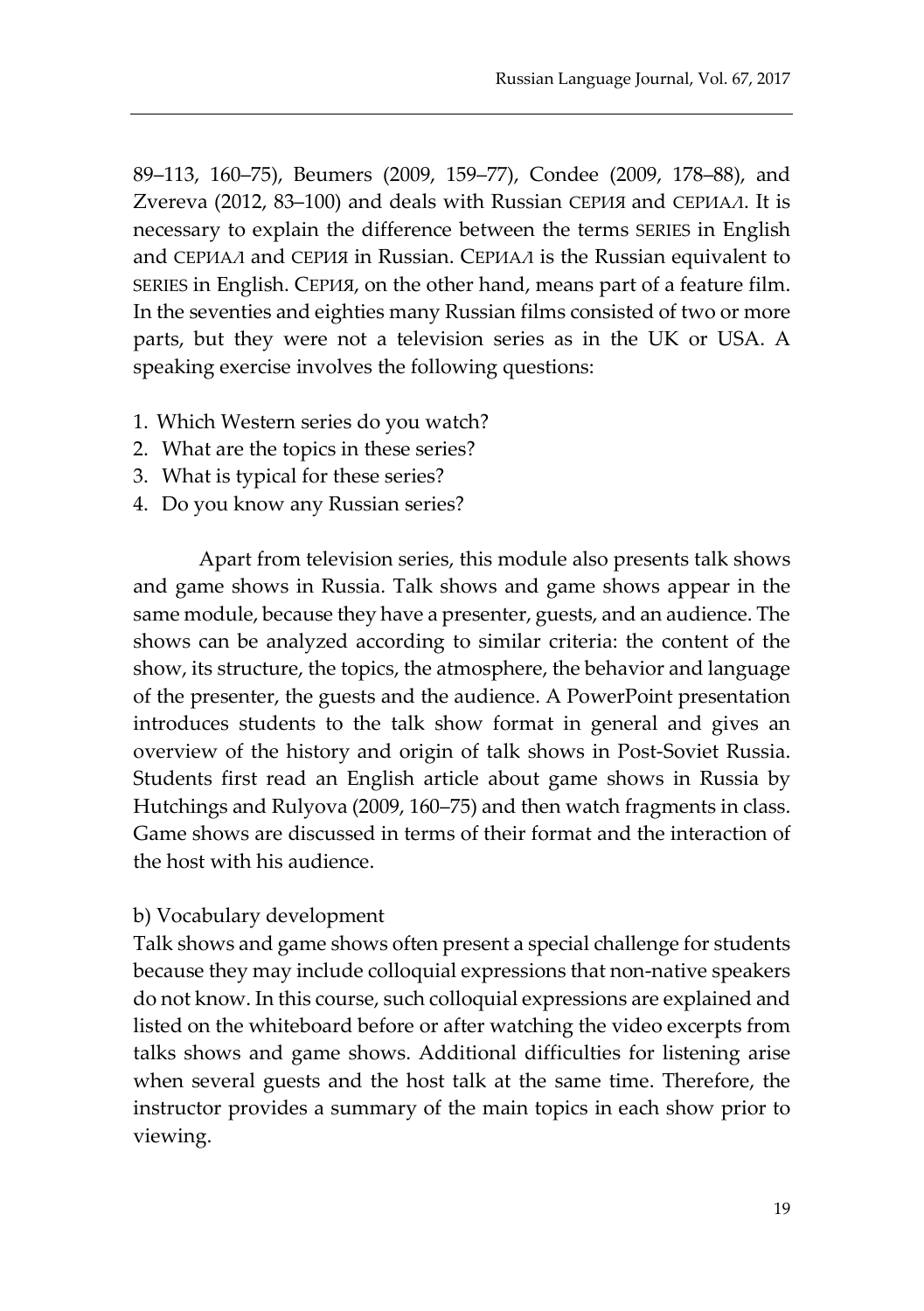# c) Listening and viewing activities

Examples of Russian television series are presented through short video clips from the following popular Russian series: "Гибель империи" (a series about people during World War I), "Каменская" (a popular Russian crime series with a female detective), "Участок" (a crime series that takes place in a Russian village), "Улицы разбитых фонарей" (a series about a group of four policemen fighting against brutal and unusual types of crime), "Тайны следствия" (a series about the cases in a Russian district attorney's office), "Зона" (a series about life in a Russian prison), "Штрафбат" (a series about soldiers in a war prison in Russia), and "Солдаты" (a comedy series about the life in the Russian army). While watching the video clips, students take notes regarding the presentation of the state, society, and the individual in each series with the help of the following questions:

- 1. What is your impression about the first five minutes in each series?
- 2. What is the attitude of the author of the article (Condee 2009, 178–88) towards the content and presentation of historical events in this television series?
- 3. According to the author, what is the relationship between the state and individual?
- 4. What is your own experience regarding the meaning of the individual and society in Russia?

A second assignment involves comparing three television series about prison and army life: "Зона," "Штрафбат," and "Солдаты." The aim is to explain the atmosphere and visual elements in these series. Students receive the following questions and take notes while watching:

- 1. How do these serials differ from each other visually and what do they have in common?
- 2. What kind of controversial elements do they include?

With this task students can practice anlalyzing the VISUAL and AUDITORY MODES OF MEANING (New London Group 1996, 2000). Students compare their notes in pairs or small groups. Then their results can be presented and discussed in class.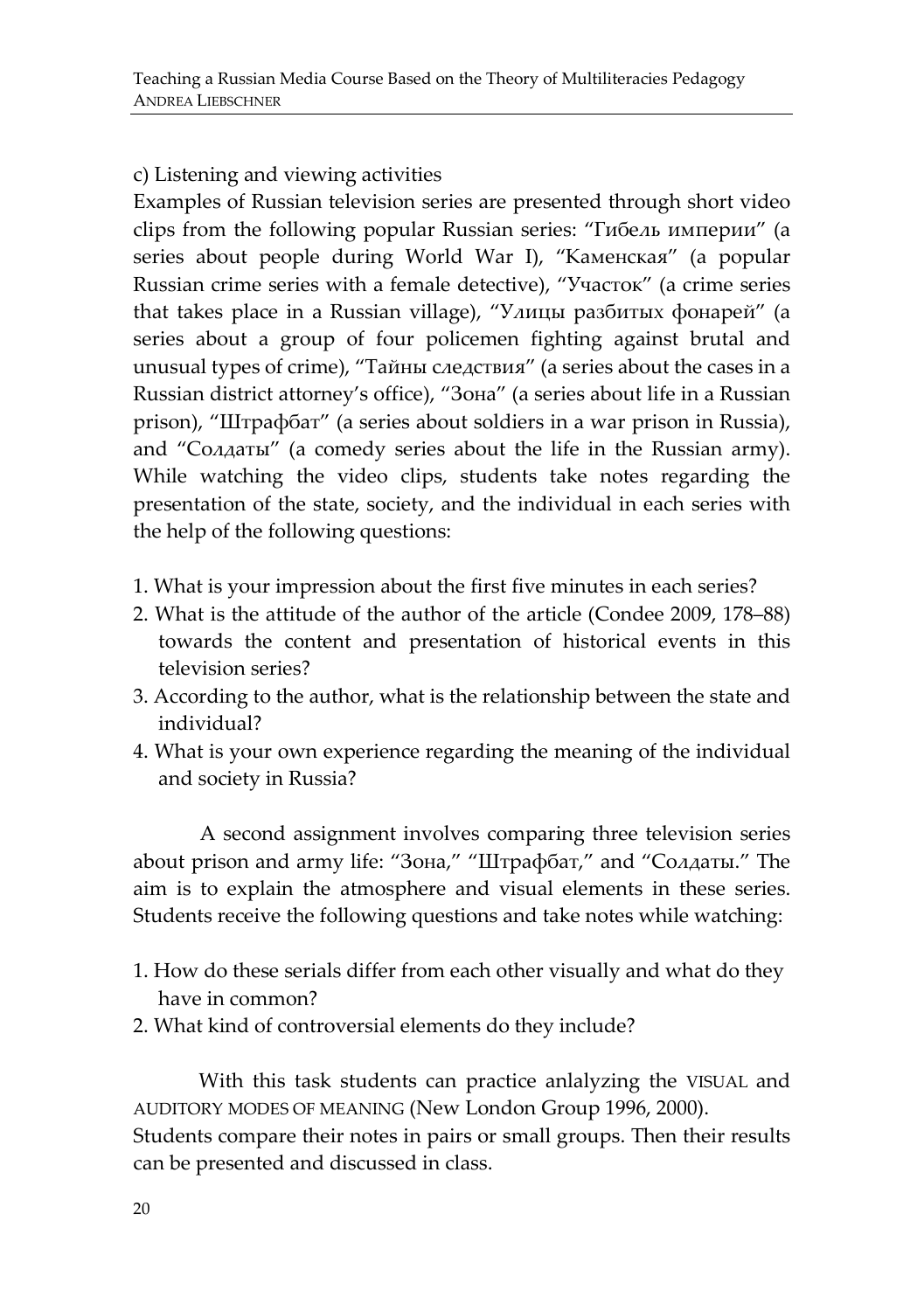In the next practical section of this module, students watch video clips from the popular Russian talk shows "Что хочет женщина?" (discussion of female topics), "Частная жизнь" (discussion of real-life problems in front of an audience), "Жди меня" (search for missing people), "Основной инстинкт" (discussion of political topics), "Большая стирка" (discussion of guests' problems in front of an audience), "Пусть говорят" (the follow-up of "Большая стирка"), and "Школа злословия" (an intellectual talk show with the author Tatiana Tolstaia)*.* First, students demonstrate comprehension of the topic and the main points discussed in the shows by answering questions. In a second exercise, students evaluate the atmosphere of the conversation and role of the audience, presenter, and guests, analyzing their behavior and the type of language (the expression of respect and disrespect in the conversation). This a good opportunity to practice the LINGUISTIC, VISUAL, AUDITORY, and GESTURAL MODES OF MEANING (New London Group 1996, 2000). In a later discussion, students express their opinion about whether talk shows can be considered to be a mediator between public and private spheres. Comparing Russian talk shows to shows from the UK that students are familiar with is also an option. Both exercises offer speaking practice for students in Russian.

Next, students analyze the content and structure of the popular Russian game show "Поле чудес," which is based on the American show "*Wheel of Fortune*." While they watch video clips from the show, students take notes about the conversations in and the structure of the show, including the role and behavior of the host. Students are then asked about the function of the presentation of gifts in "Поле чудес." After this task, students compare the structure of other game shows in Russia and the UK in a speaking exercise.

#### **Module 4 "RUSSIAN INTERNET CULTURE AND ONLINE COMMUNITIES IN 2000–2017"**

#### a) Providing background information

This module covers the Russian Internet segment (Runet), "Сетература," and social networks. A lecture and accompanying PowerPoint presentation in Russian provide a brief history and definition of the Russian segment of the Internet. Students use the Internet frequently and are very familiar with the use and structure of social networks such as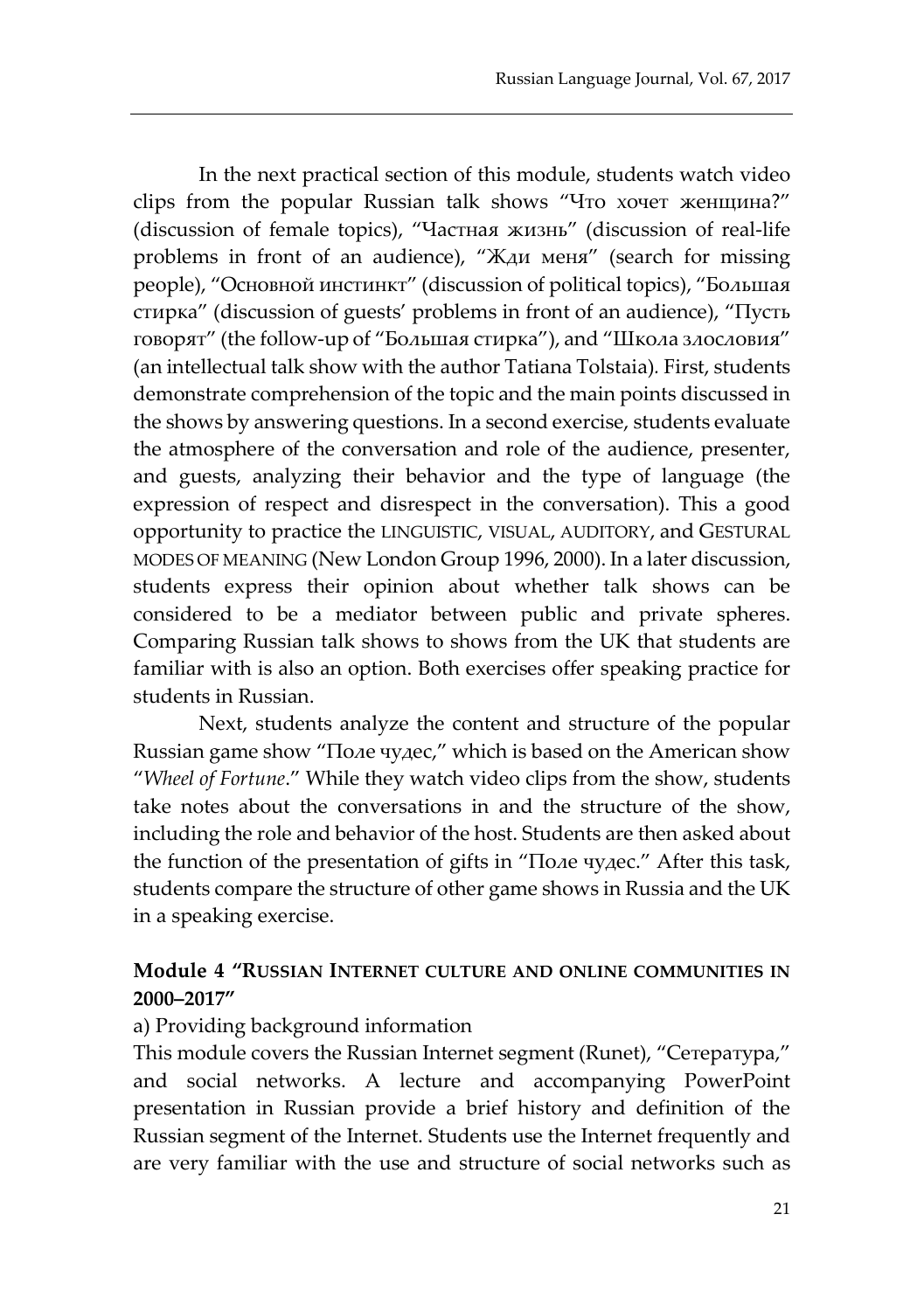*Facebook* and *Twitter*, as well as blogs, chats, and online applications.

As homework, students read an English paper by Strukov (2009) about Russian laws concerning the Internet, which is then discussed in class. Students compare laws concerning the Internet in Russia to those of Western countries. A second topic in this module is "Сетература," which is a type of literature that is produced and edited on or for the Internet and is widely accessible to participants there. For the third topic, social networks, students gather information regarding characteristics of *Facebook* and then compare these characteristics to those of Russian social media sites.

b) Reading/Analyzing activities

Students are asked to take notes concerning the differences between printed literature and digitally published literature on the Internet with the aid of the following questions:

- 1. Do you read literature online?
- 2. Which resources for Russian literature do you know?
- 3. Do you use e-books? If yes, how do they differ from print books?
- 4. Which features are typical for print literature/online literature? Make a list.

In a practical exercise, text excerpts from udaff.com can be discussed as an example for "Сетература" with the following questions:

- 1. How can people participate in udaff.com?
- 2. Who is the typical user of udaff.com
- 3. What is the structure and aim of the project?
- 4. What is your understanding of the interaction among users and between users and the administrator?

Such an exercise provides an opportunity to practice analyzing the LINGUISTIC and VISUAL MODES OF MEANING (New London Group 1996, 2000). For the topic "social networks," students can compare *Facebook* to the Russian network *Vkontakte* and analyze the features of both networks*.* Often *Vkontakte* is called the Russian variation of *Facebook*, but students can express their opinion regarding this statement.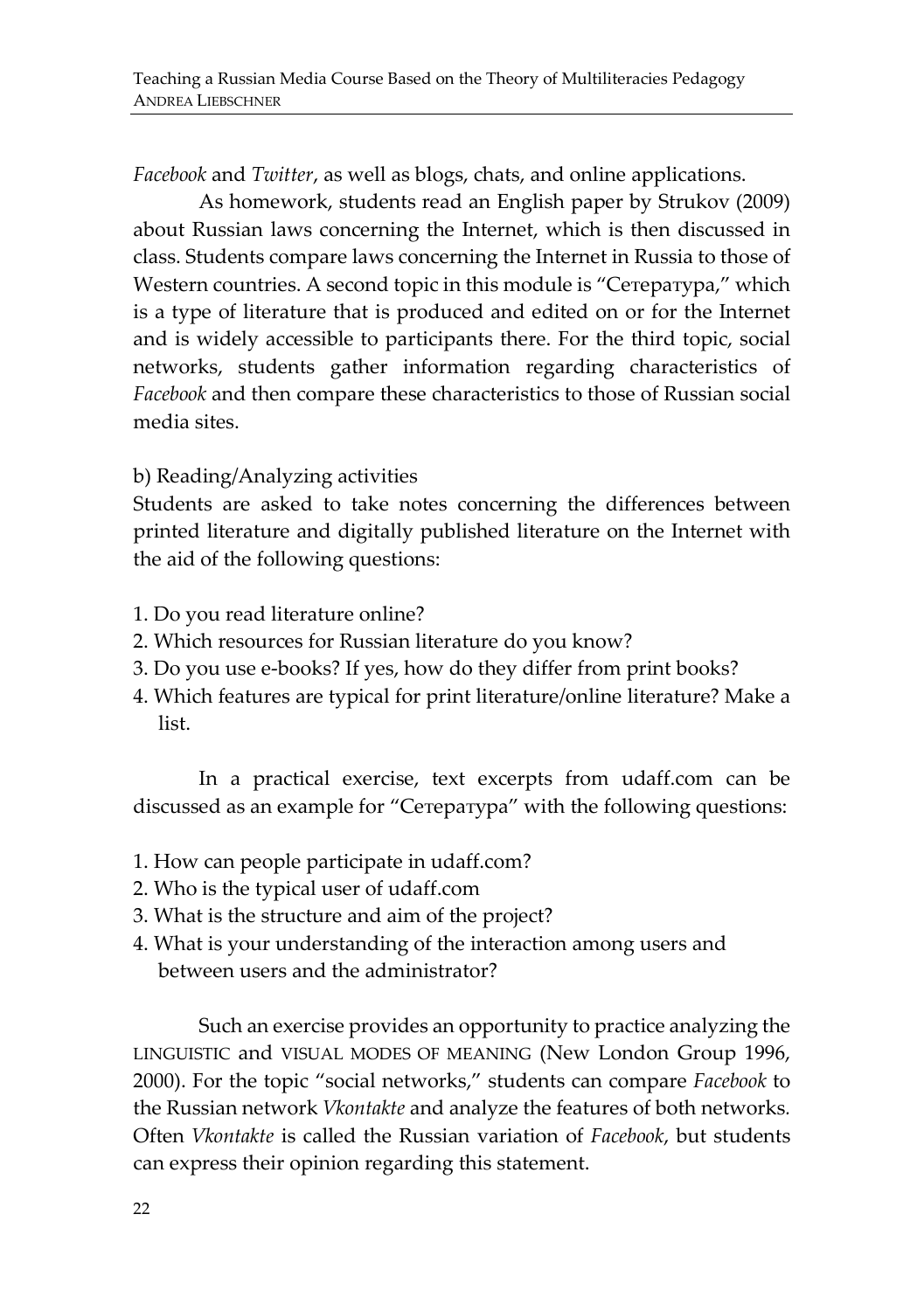# c) Vocabulary development

Udaff.com poses a linguistic problem for students because it includes colloquial speech in Russian, "падонский язык," (Russian internet jargon opposed to conventional linguistic norms) and even "мат," (engl. Russian swear words) Russian swear words. Падонский язык is defined as the intentional misrepresentation of orthography, where the written form of the word tries to imitate its pronunciation on the Internet (Zvereva 2012). In a textual analysis of udaff.com, students can look for "падонский язык" and "мат."

# **5.4 Student outcomes**

The final exams revealed that students were generally able to give the correct answers to their chosen questions. However, some students lacked the ability to use sufficient background information from the readings, and a few students struggled with the language, using colloquial expressions in their answers. Students earned extra points for using examples, sources for the arguments, statistics, and sufficient argumentation. Some students' answers were slightly off-topic, and their argumentation was weak. Too short, inaccurate, and repetitive answers, which lacked context and detail, were awarded fewer points and a lower grade. Generally, students showed that they learned the main information from the classes and understood the important points. The grades for the exam ranged from 52 to 80 points out of 100 possible points; the threshold for passing was 40 points. All students passed the course. Students' ability to speak about various topics improved, and students were able to freely express their opinion in Russian during discussions.

# **6. Conclusion**

The aim of this paper was to provide an example of a pedagogical framework for a Russian media course in the UK, based on the theory of multiliteracies. For the correct use and understanding of communication on television and the Internet, students had to learn to recognize, decode, and analyze the LINGUISTIC, AUDITORY, VISUAL, and GESTURAL MODES OF MEANING of these media. The methods for multiliteracies pedagogy in this Russian media course included *providing background information*, *listening and watching activities*, *reading/analyzing activities*, and *vocabulary development*. The assessment at the end of the course revealed that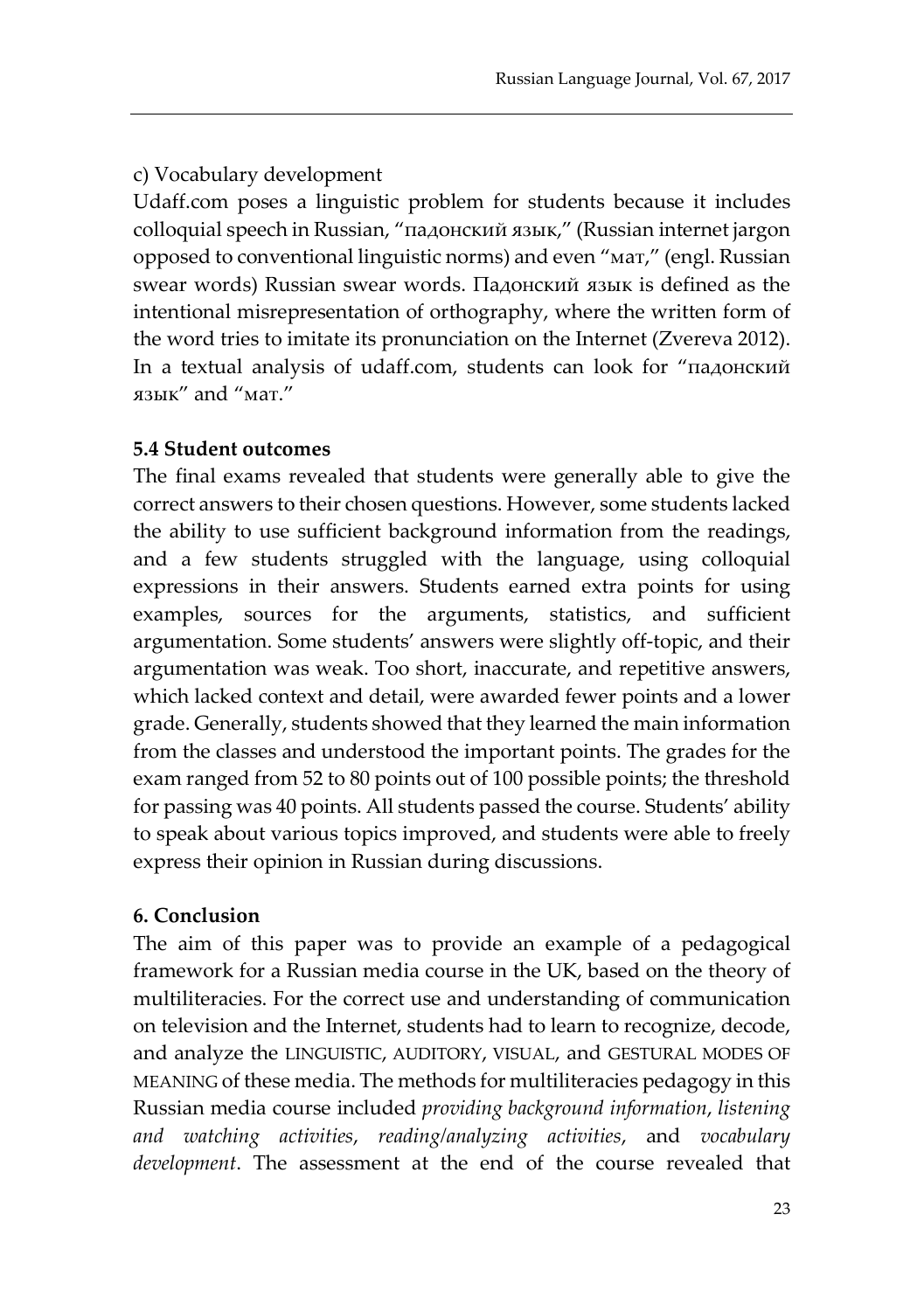students gained a good or very good knowledge of the course topics. It can be concluded that the Russian media course effectively applied the pedagogical framework based on the theory of multiliteracies and provided students with a sound knowledge about television and Internet in Russia, as well as a higher proficiency in oral expression and knowledge of new vocabulary.

#### **References**

- Beumers, Birgit. "The Serialization of Culture or the Culture of Serialization." In *The Post-Soviet Russian Media: Conflicting Signals*, edited by S. Hutchings, N. Rulyova, and B. Beumers, 159–77. New York, London: Routledge, 2009.
- Condee, Nancy. "The State Face: The Empire's Televisual Imagination." In *The Post-Soviet Russian Media: Conflicting Signals*, edited by S. Hutchings; N. Rulyova, and B. Beumer, 178–88. New York, London: Routledge, 2009.
- Doucette-Vanthuyne, Adrienne. "An Investigation of Multiliteracies Pedagogies in Language Teacher Education: A Mixed Methods Study." Electronic thesis and Dissertation Repository, 4015, 2016. https://ir.lib.uwo.ca/etd/4015 (accessed November 2, 2017).
- Dunn, John A. "Where Did It All Go Wrong? Russian Television in the Putin Era." In *The Post-Soviet Russian Media: Conflicting Signals*, edited by S. Hutchings, N. Rulyova, and B. Beumer, 42–55. New York, London: Routledge, 2009.
- Goriunova, Olga. "'Male literature' of Udaff.com and Other Networked Artistic Practices of the Cultural Resistance." In *Control + Shift: Public and Private Uses of the Russian Internet*, edited by H. Schmidt and K. Teubener, 177–97. Norderstedt: Books on Demand, 2006.
- Herring, Susan. C. "Computer-Mediated Conversation, Part II: Introduction and Overview." *Language@Internet* 8 (2011). http://www.languageatinternet.org/articles/2011/Herring (accessed November 2, 2018).
- Hutchings, Stephen, and Natalia Rulyova. "Commemorating the Past, Performing the Present." In *The Post-Soviet Russian Media: Conflicting Signals*, edited by S. Hutchings, N. Rulyova, and B. Beumers, 137–56. New York, London: Routledge, 2009.

Kalantzis, Mary, and Bill Cope. "Changing the Role of Schools." In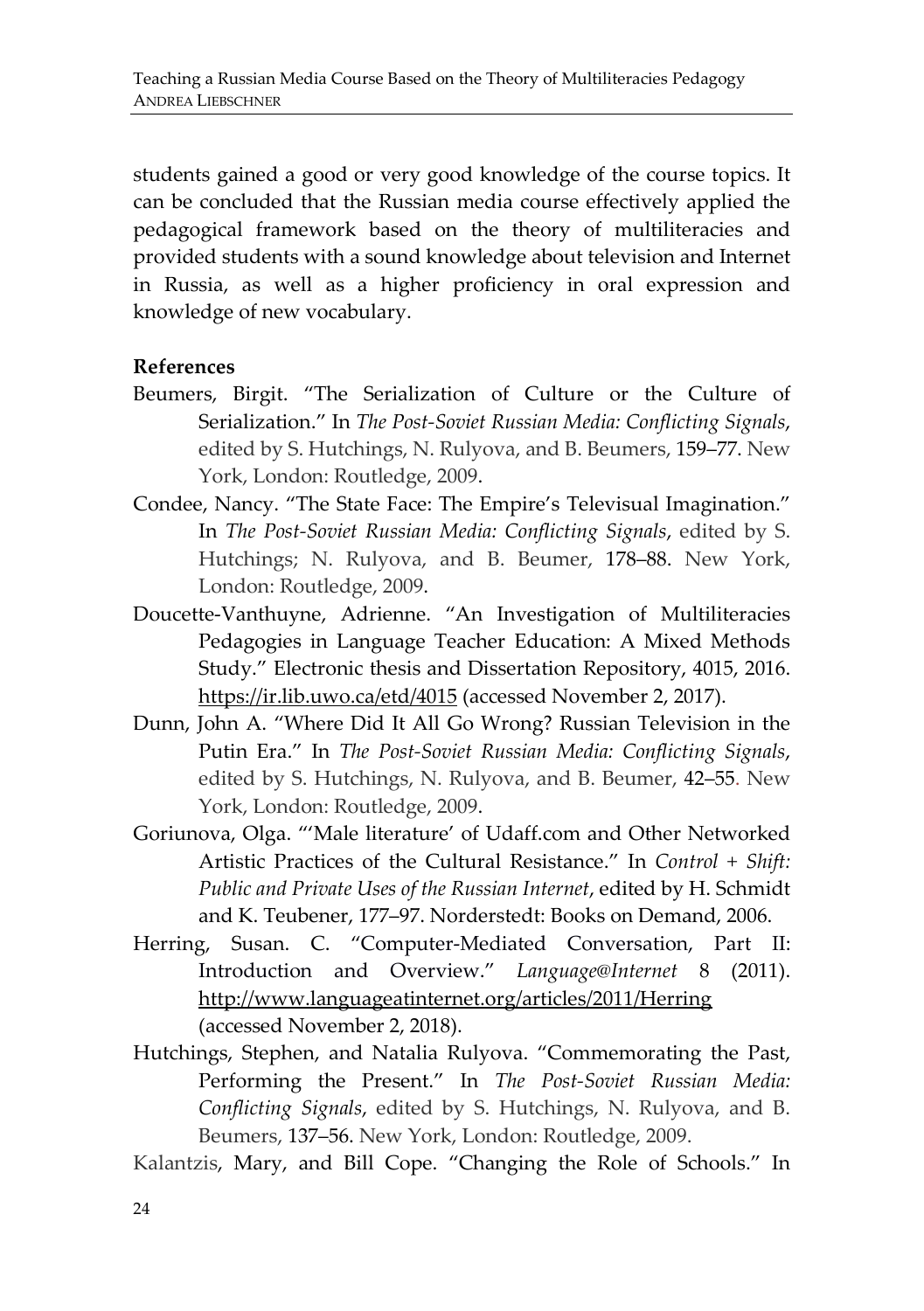*Multiliteracies: Literacy Learning and the Design of Social Futures*, edited by Bill Cope and Mary Kalantzis, 121–48. London: Routledge, 2000.

- Koltsova, Olessia. *News Media and Power in Russia,* London: Routledge, 2006.
- Liebschner, Andrea. "Russian Social Networks on the Web: Cohesion and Coherence in Vkontakte." PhD diss., University of Glasgow, 2016, http://theses.gla.ac.uk/7674/.
- MacFadyen, David. *Russian Television Today: Primetime Drama and Comedy*. New York, London: Routledge, 2007.
- Mills, Kathy A. "Multiliteracies: Interrogating Competing Discourses." *Language and Education* 23, no. 2 (2009): 103–16. https://doi.org/10.1080/09500780802152762 (accessed November 2, 2018).
- New London Group. "A Pedagogy of Multiliteracies: Designing Social Futures." *Harvard Educational Review* 66, no. 1 (1996): 60–92.
- New London Group. "A Pedagogy of Multiliteracies: Designing social futures." In *Multiliteracies: Literacy Learning and the Design of Social Futures*, edited by B. Cope and M. Kalantzis, 9–38. South Yarra, Australia: Macmillan, 2000.
- Schmidt, Henrike, and Katy Teubener*.* "'Our RuNet'? Cultural Identity and Media Usage." In *Control + Shift: Public and Private Uses of the Russian Internet*, edited by by H. Schmidt and K. Teubener, 14–30. Norderstedt: Books on Demand, 2006a.
- Schmidt, Henrike and Teubener, Katy*.* "(Counter)Public Sphere(s) on the Russian Internet." In *Control + Shift: Public and Private Uses of the Russian Internet*, edited by H. Schmidt and K. Teubener, 51–72. Norderstedt: Books on Demand, 2006b.
- Strukov, Vlad. "Russian Internet Media Policies: Open Space and Ideological Closure." In *The Post-Soviet Russian Media: Conflicting Signals*, edited by Birgit Beumers, Stephen Hutchings, and Natalia Rulyova. 208–23 London: Routledge, 2009.
- Zvereva, Vera. "The Law and the Fist: 'Homemade' Police Procedurals." *Russian Studies in Literature* 43, no. 4 (September 2007): 54–81.
- Кронгауз, М. А. Русский язык на грани нервного срыва. 3D. Астрель: Corpus, 2011.
- Кронгауз, М. А. Самоучитель Олбанского.—М.: АСТ, 2013.